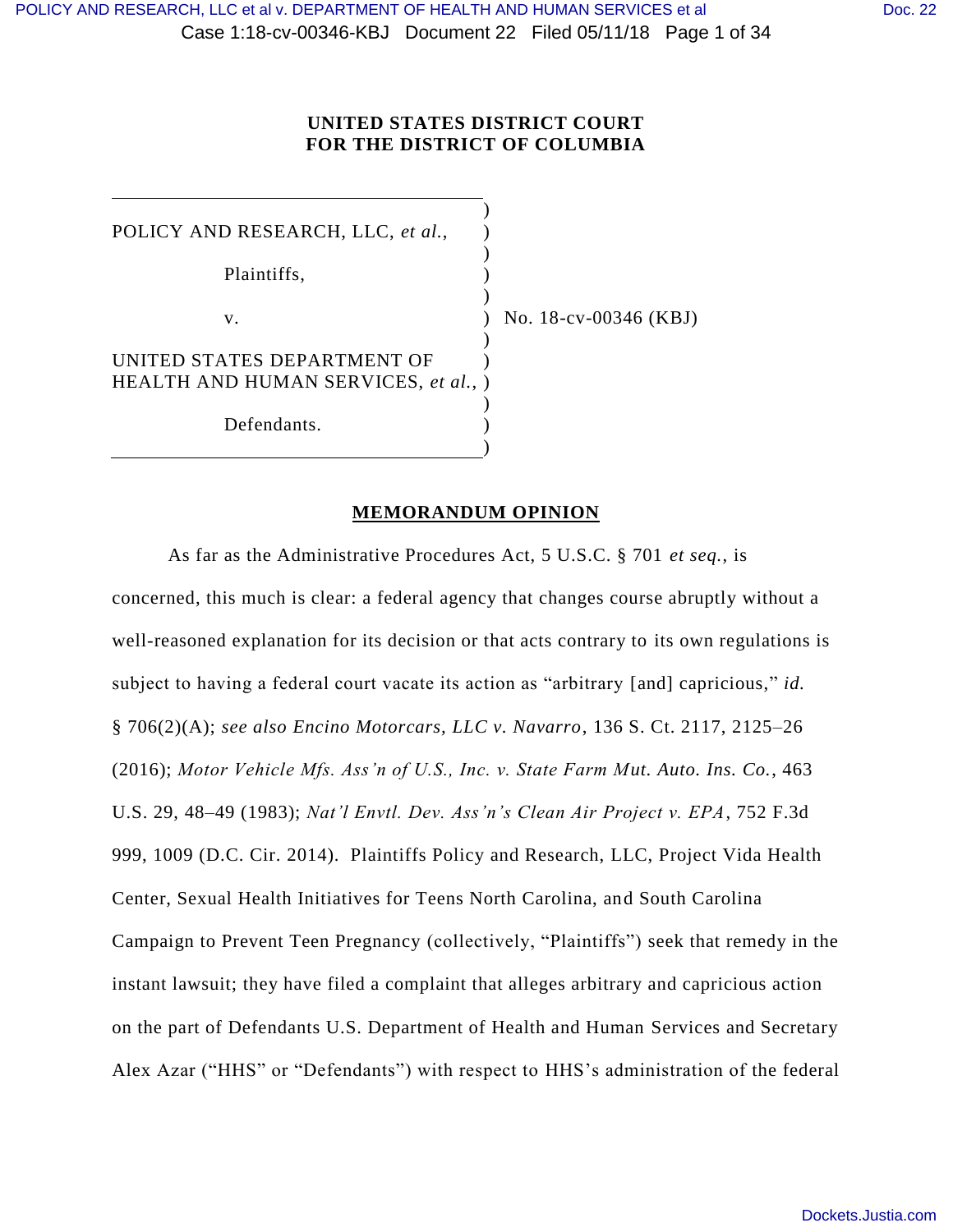### Case 1:18-cv-00346-KBJ Document 22 Filed 05/11/18 Page 2 of 34

Teen Pregnancy Prevention Program ("the TPPP"), because, according to Plaintiffs, HHS suddenly and unlawfully terminated their TPPP grant funding without explanation and in contravention of applicable HHS regulations. (*See* Compl., ECF No. 1, ¶¶ 71– 75; *see also* Pls.' Mem. in Supp. of Combined Mot. for Prelim. Inj. & for Expedited Summ. J. ("Pls.' Mem."), ECF No. 6-1, at  $33-39$ .)<sup>1</sup> In the context of the cross-motions for expedited summary judgment that are before this Court at present, HHS responds that, first of all, it has not "terminated" Plaintiffs' TPPP awards; rather, it has merely exercised its authority to withhold funding for the two fiscal ye ars that remain with respect to the five-year programmatic approval that Plaintiffs received in 2015. (*See* Mem. in Supp. of Defs.' Cross-Mot. to Dismiss or for Summ J. & in Opp'n to Pls.' Mot. for Summ. J. ("Defs.' Mem."), ECF No. 13, at 19–27.) HHS also insists that its decision to stop funding Plaintiffs' projects two years shy of the initial award period is "committed to agency discretion by law" and thus not subject to judicial review. ( *See id*. at 27–30.)

Notably, HHS appears to have placed all of its eggs into the unreviewability basket, because the agency does not dispute that the one-sentence notice it provided to Plaintiffs announcing the shortening of Plaintiffs' TPPP project periods violates the APA. (*See* Hr'g Tr., ECF No. 20, at 23:15–21.) Consequently, the parties' crossmotions focus on the threshold inquiry into whether there are meaningful standards for this Court to apply when reviewing that agency decision, such that the Court can reach the merits of Plaintiffs' challenge to HHS's determination at all. At bottom, *that* debate reduces to an argument about the appropriate characterization of the agency action at

 $\overline{a}$ 

<sup>&</sup>lt;sup>1</sup> Page-number citations to the documents that the parties have filed refer to the page numbers that the Court's electronic filing system automatically assigns.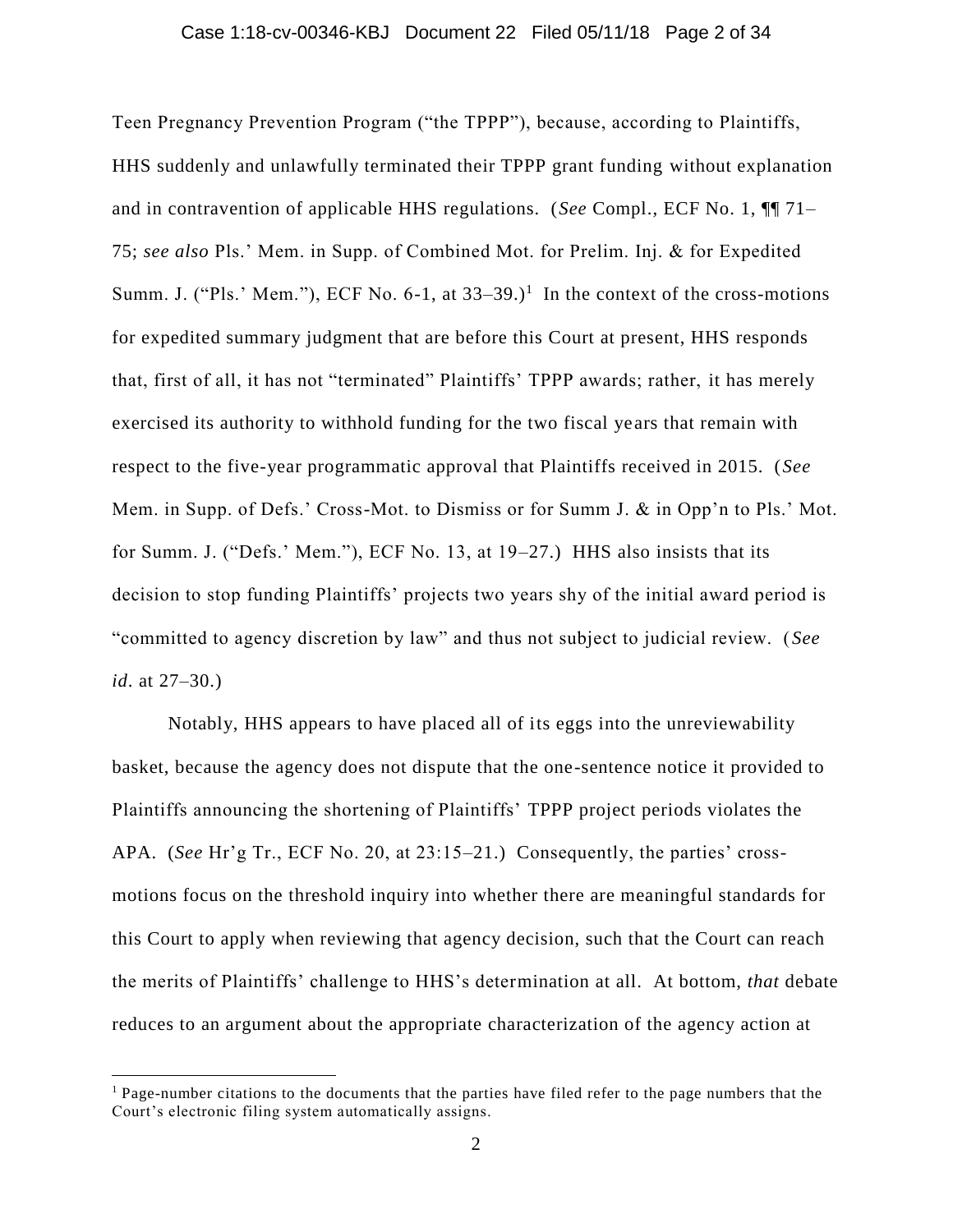### Case 1:18-cv-00346-KBJ Document 22 Filed 05/11/18 Page 3 of 34

issue: was it a "termination" of Plaintiffs' grants within the meaning of the framework set forth in the HHS regulations, or a withholding of grant funding under the agency's less-well-defined Grants Policy Statement, which appears to indicate that HHS can withhold funding non-competing continuation award if the agency determines that, "[f]or whatever reason, continued funding would not be in the best interests of the Federal government"? (Grants Policy Statement, Ex. B to Decl. of Michael Gerardi, ECF No. 13-1, at 13.)

To accommodate the parties' need for expeditious resolution of Plaintiffs' APA claim, this Court ruled on their cross-motions orally on April 19, 2018—the day after the motion hearing. The Court announced its conclusion that HHS had terminated Plaintiffs' grants within the meaning of the agency's regulations, and thus Plaintiffs' APA claim is subject to judicial review. (*See* Tr. of Oral Ruling, ECF No. 21, at 13:8– 22.) The Court also held that HHS's termination of Plaintiffs' TPPP grants was plainly arbitrary and capricious and in violation of the law for APA purposes. (*See id.* at 21:6– 14.)

The instant Memorandum Opinion provides a more comprehensive explanation of the Court's conclusions. In short, it is clear to this Court that, while a federal agency's allocation of congressionally-appropriated grant funding is the type of discretionary action that is presumptively unreviewable, HHS's regulations provide clear and applicable standards for evaluating Plaintiffs' challenge to the agency's decision to shorten the project periods for Plaintiffs' federal awards, such that HHS's decision to shorten Plaintiffs' project periods is not unreviewable agency action. And because HHS terminated Plaintiffs' grant funding within the meaning of the HHS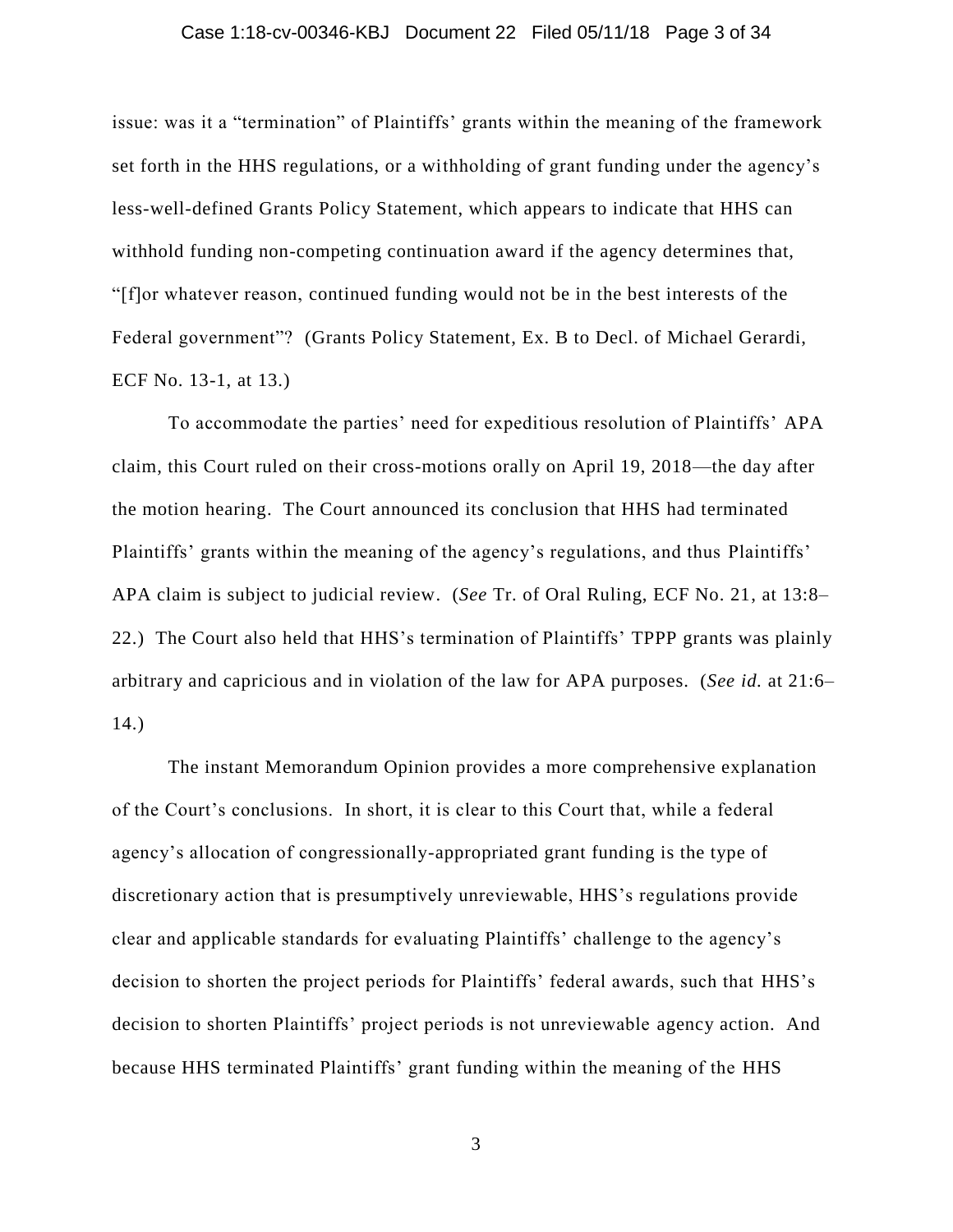### Case 1:18-cv-00346-KBJ Document 22 Filed 05/11/18 Page 4 of 34

regulations without any explanation and in contravention of its own regulations, HHS's action easily qualifies as an arbitrary and capricious act under the APA. Therefore, as detailed in this Court's April 19, 2018 Order (*see* ECF No. 19), Plaintiffs' motion for summary judgment has been **GRANTED** and Defendants' motion for summary judgment has been **DENIED**. In addition, this Court has **VACATED** the agency's decision to shorten the project period for Plaintiffs' projects, and has ordered HHS to accept and process Plaintiffs' applications as if the agency had never terminated Plaintiffs' federal awards.

### **I. BACKGROUND**

### **A. The History And Administration Of The Teen Pregnancy Prevention Program**

The federal government has long recognized that teenage pregnancy carries "high economic, social, and health costs" for teen parents, their families, and society at large. Carmen Solomon-Fears, *Teenage Pregnancy Prevention: Statistics And Programs* 1, 2  $(Jan. 15, 2016).$ <sup>2</sup> In the late 1970s and early 1980s, Congress set out to address this problem. By statute, Congress established a number of federal programs aimed at reducing the rate of teen pregnancy in America, and over the years, Congress has repeatedly increased the number of programs, and the amount of federal funding, directed toward those efforts. *See id.* at 8–10. Meanwhile, the teen pregnancy rate in the United States has steadily fallen. *See id.* at 7.

Notably, although the federal government's commitment to reducing teenage pregnancy has never waned, its preferred method of addressing this societal concern has changed over time. These shifts in policy roughly occurred during three separate

 $\overline{a}$ 

<sup>2</sup> *Available at* https://fas.org/sgp/crs/misc/RS20301.pdf.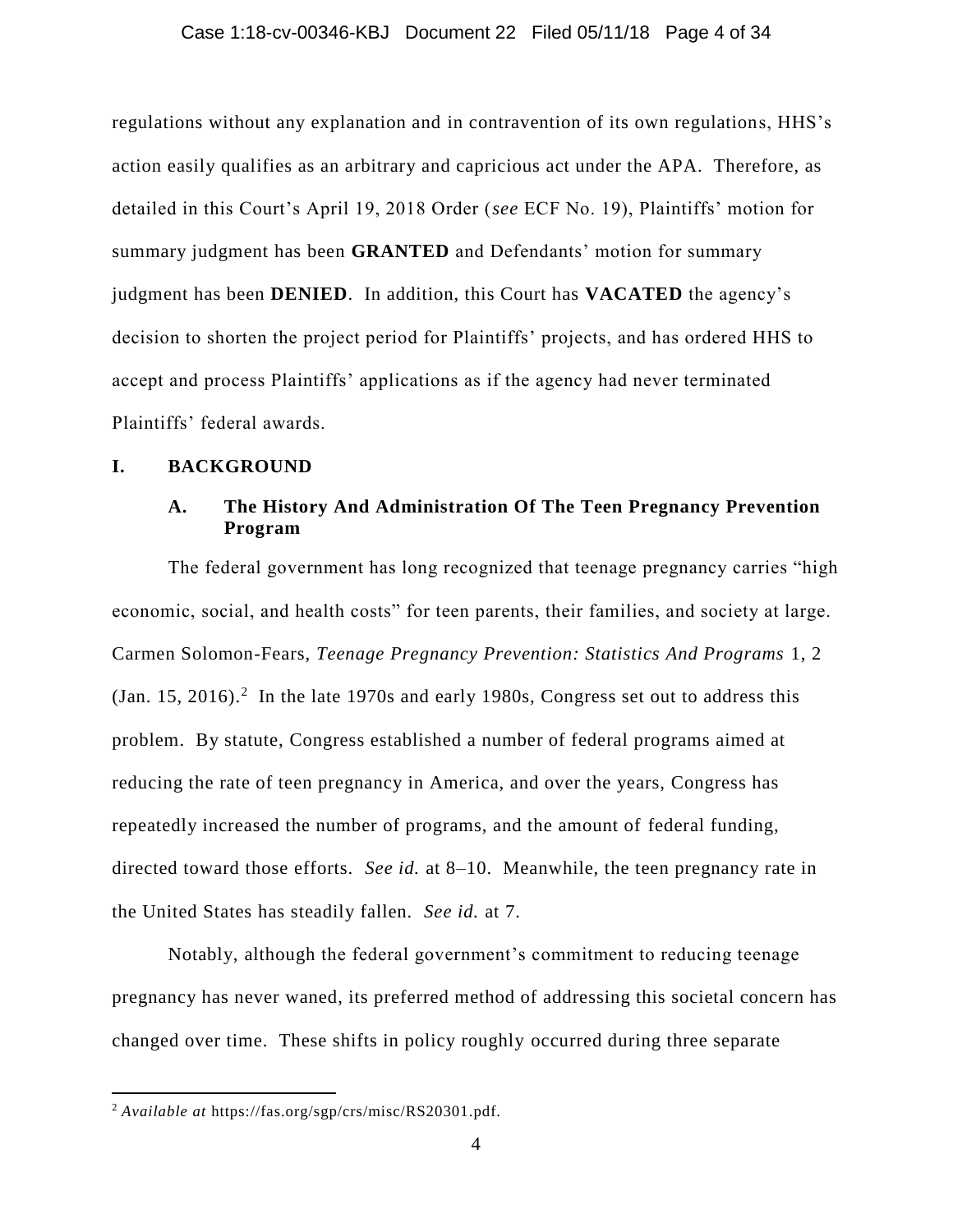#### Case 1:18-cv-00346-KBJ Document 22 Filed 05/11/18 Page 5 of 34

periods. First, between 1981 and 1996, the federal government funded programs that educated teenagers and their families about abstinence, contraceptives, sexual health, and the social services available to young mothers. *See id.* at 8–9. Then, from 1996 to 2009, Congress used "abstinence-only education as the primary tool" for lowering teen pregnancy rates, and did not authorize funding for preventative services that promoted the use of contraceptives or birth control. *Id.* at 9. Most recently, beginning in 2009, Congress once again provided funding that could be used for both "abstinence -only and contraception information/services" approaches. *Id.* at 10.

Congress created the TPPP as part of this latest shift in policy. The program was initially enacted through the Consolidated Appropriations Act of 2010, and most recently, the Consolidated Appropriations Act of 2018 reauthorized it. In relevant part, the 2018 appropriations legislation provided that

of the [\$470,629,000] made available under this heading, \$101,000,000 shall be for making competitive contracts and grants to public and private entities to fund medically accurate and age appropriate programs that reduce teen pregnancy and for the Federal costs associated with administering and evaluating such contracts and grants . . . .

Consol. Appropriations Act of 2018, Pub. L. No. 115–141. Through this appropriation, Congress further specifically stated that it was funding contracts and grants for two types of projects; namely, on the one hand, projects that seek to replicate successful evidence-based approaches that discourage teen pregnancy, *see id.* (specifying that the bulk of the \$101 million "shall be for replicating programs that have been proven effective through rigorous evaluation to reduce teenage pregnancy, behavioral risk factors underlying teenage pregnancy, or other associated risk factors"), and on the other hand, projects that involved the researching and developing of new evidence-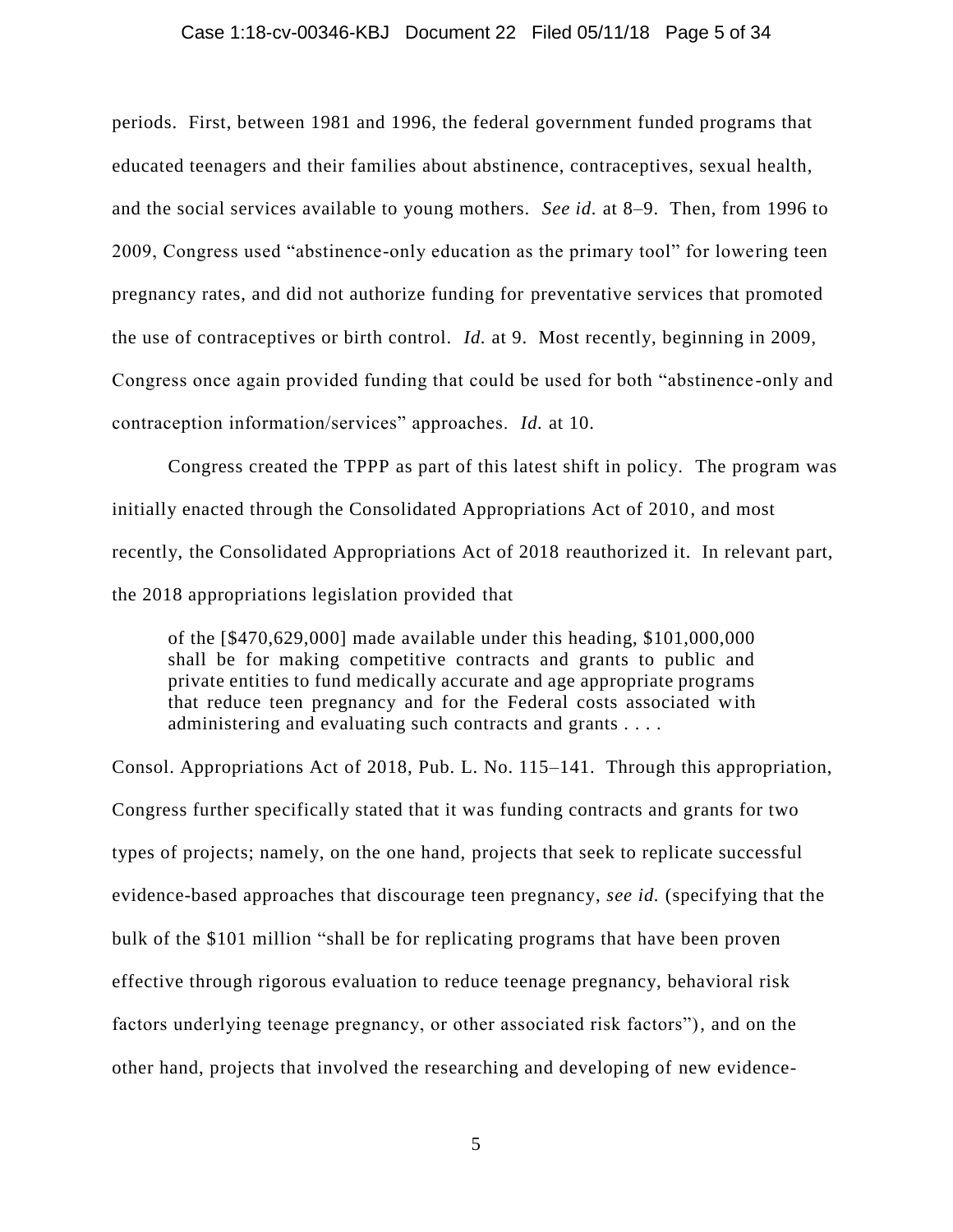### Case 1:18-cv-00346-KBJ Document 22 Filed 05/11/18 Page 6 of 34

based approaches for lowering the teen pregnancy rate, *see id.* (reserving some of the funds "for research and demonstration grants to develop, replicate, refine, and test additional models and innovative strategies for preventing teenage pregnancy").

After Congress first appropriated funding for the TPPP in 2009, HHS undertook to authorize "cooperative agreements"—a type of funding agreement that involves substantial government monitoring—in order to administer Congress's directives with respect to the TPPP. (*See, e.g.*, Funding Opportunity Announcement 2015–2020 ("FOA 2015–2020"), Ex. N to Decl. of Scott Sherman, ECF No. 6-7, at 87.) In most cases, HHS "programmatically approved" selected TPPP projects "for support in their entirety." (Grants Policy Statement at 12.) And, indeed, the grants at issue in the instant case each involved five-year project periods. (*See, e.g.*, FOA 2015–2020 at 88; Policy and Research Notice of Award FY 2015–2016 ("Notice of Award 2015–2016"), Ex. A to Jenner Decl., ECF No. 6-2, at 11.)

Significantly for present purposes, although HHS programmatically and prospectively approved the TPPP projects for up to five-year terms, the agency actually provided the grant funding for each project "in annual increments called budget periods." (Grants Policy Statement at 12.) Thus, each five-year project period contained five budget periods (*id.*), and the grant recipients' actual receipt of funding for the second, third, fourth, or fifth budget periods was conditioned upon its submission of what HHS calls a "noncompeting [continuation] application" (FOA 2015–2020 at 90; *see also* Grants Policy Statement at 10). HHS reviews these applications to ensure that the project remains eligible for federal funding—i.e., that federal funding has been appropriated, that the project has been making satisfactory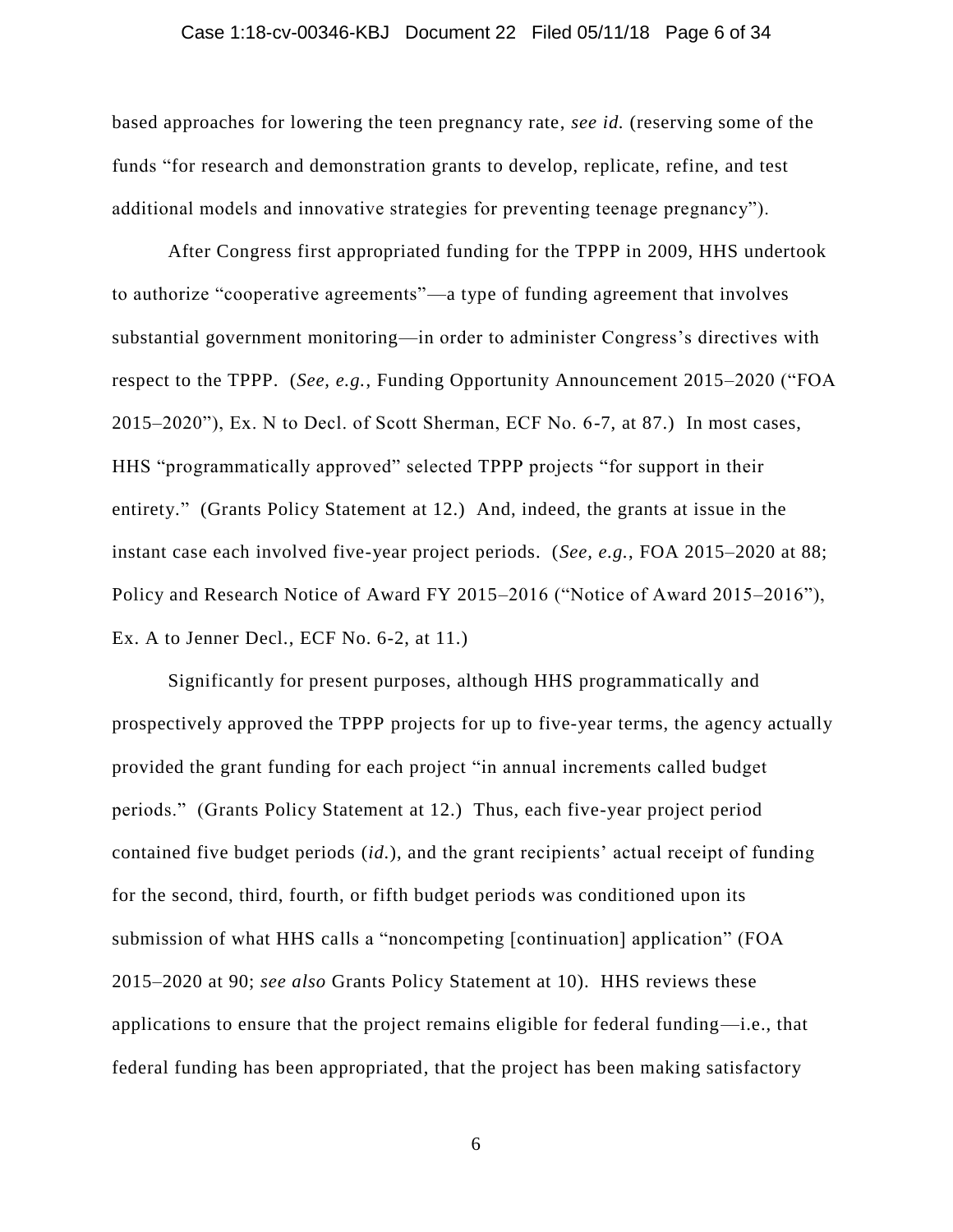### Case 1:18-cv-00346-KBJ Document 22 Filed 05/11/18 Page 7 of 34

progress, and that the grantee has maintained adequate stewardship of federal funds. (*See* FOA 2015–2020 at 88; Notice of Award 2015–2016 at 11 (listing projected grant payments for years two, three, four, and five, and indicating that such "future support" is "[s]ubject to the availability of funds and satisfactory progress of the project"); *see also* Guidance for Preparing a Non-Competing Continuation Grant Application, Ex. C to Gerardi Decl., ECF No. 13-1, at 18.) Absent any of these circumstances, an entity's annual non-competing continuation application is ordinarily approved, and the agency then issues a legal document known as a "Notice of Award[,]" which authorizes the grant recipient to access the designated TPPP funding for the following fiscal year. (*See* Notice of Award 2015–2016 at 11.)

The most recent TPPP award cycle began in July of 2015, and was scheduled to have a five-year project period lasting from July of 2015 to June of 2020. (*See, e.g.*, *id.*; *see also* FOA 2015–2020 at 88.) However, in July of 2017, HHS issued notices of award for the 2017–2018 fiscal year that not only provided the 2015–2020 TPPP projects with funding for the ensuing budget year, but that also stated: "[t]his award . . . shortens the project period to end on June 30, 2018[,] at the end of this budget year." (*See, e.g.*, Policy and Research Notice of Award FY 2017–2018, Ex. J. to Jenner Decl., ECF No. 6-2, at 82.) This was the first and only notice that Plaintiffs received indicating that the project period for their TPPP projects would end in 2018, two years earlier than expected, and that HHS would not be providing any additional funding for subsequent years. Moreover, these notices provided no explanation for HHS's decision to shorten the project period for the 2015–2020 TPPP awards. (*See, e.g.*, *id.*)

### **B. Facts Specific To Plaintiffs' Suit**

This case concerns four organizations with TPPP grants that received the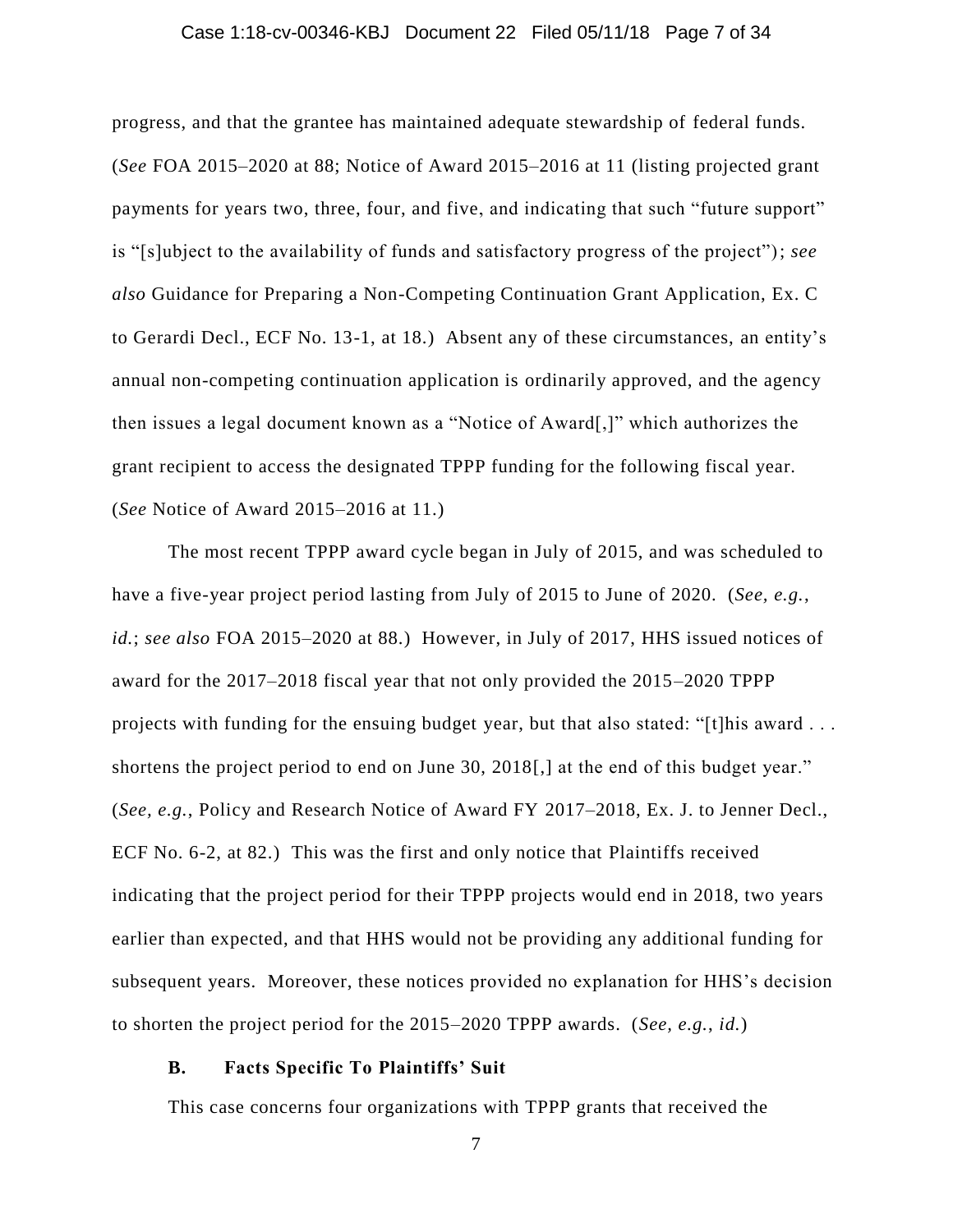### Case 1:18-cv-00346-KBJ Document 22 Filed 05/11/18 Page 8 of 34

aforementioned notice from HHS that their previously approved five-year project periods were being shortened. Plaintiff Policy and Research, LLC had obtained two five-year funding awards for the 2015–2020 award cycle, which allowed it to run two programs that seek to decrease the prevalence of teen pregnancy among eighteen- and nineteen-year-old African American and Latina women, and among youths between the ages of fourteen and nineteen who have suffered trauma and are receiving outpatient counseling services. (*See* Jenner Decl., ECF No. 6-2, ¶¶ 1, 5–7.) Plaintiff Sexual Health Initiatives for Teens North Carolina also received two funding awards for the TPPP's 2015–2020 cycle (only one of which is at issue here); these grants fund the integration of what is known as "prevention programming" into North Carolina's foster care and juvenile detention systems. (*See* Baird Decl., ECF No. 6-4, ¶¶ 2, 5.) Plaintiff South Carolina Campaign to Prevent Teen Pregnancy used its two 2015–2020 TPPP awards to provide programs and services aimed at reducing teen pregnancy rates amon g youths in juvenile justice centers, foster care, and certain high-need counties within South Carolina. (*See* De Santis Decl., ECF No. 6-3, ¶¶ 2, 5–7.) Finally, Plaintiff Project Vida Health Center received one five-year award for the 2015–2020 funding cycle, which sustained three teen pregnancy prevention programs in middle schools and high schools located in rural, predominantly Hispanic communities with high teen birth rates. (*See* Schlesinger Decl., ECF No. 6-5, ¶¶ 2–3.)

While Plaintiffs come from different states and use the TPPP money they have received in different ways, these organizations have a number of things in common. It is undisputed that each has complied with all of the TPPP's requirements, and that each has submitted the routine non-competing continuation applications that HHS mandates.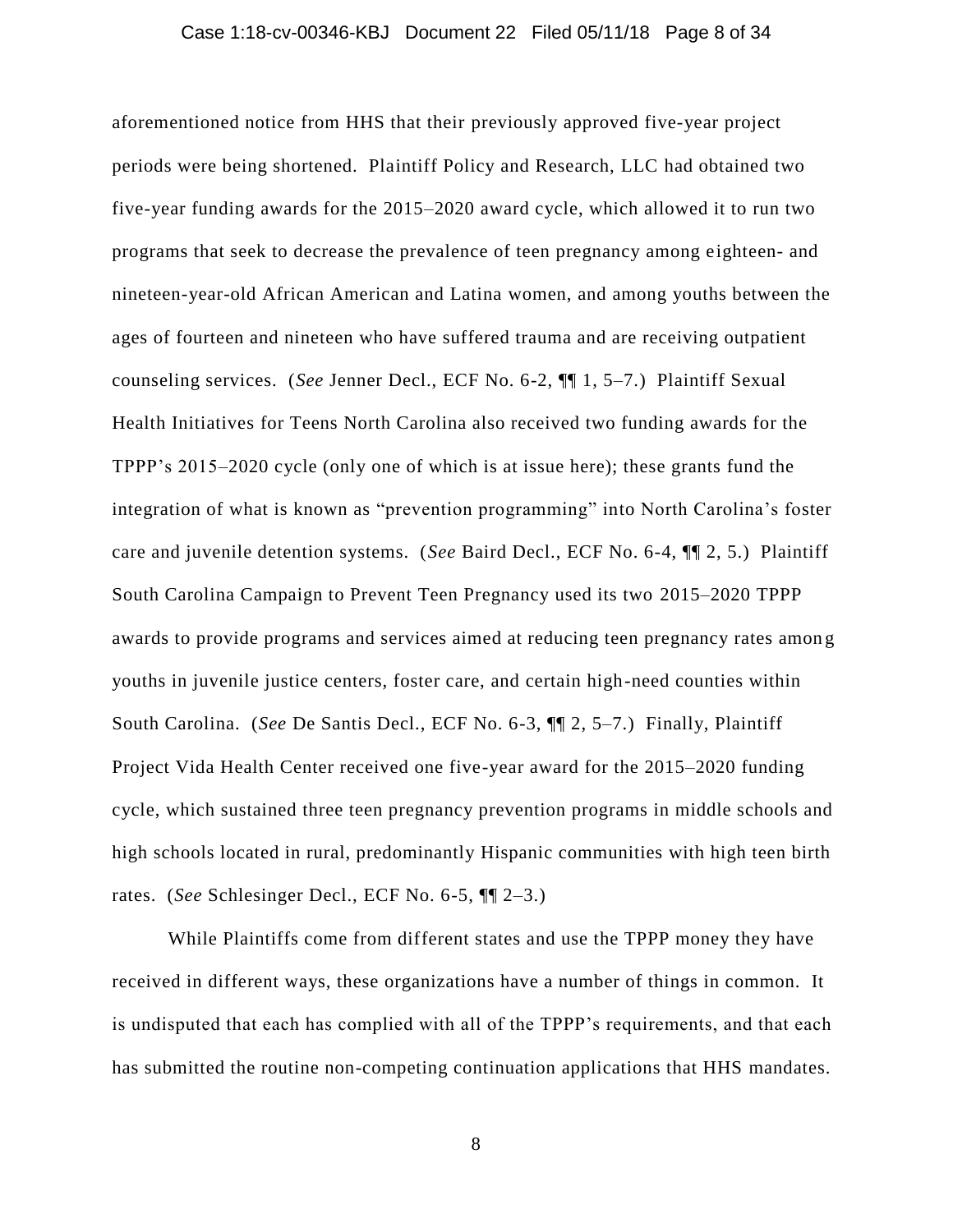# Case 1:18-cv-00346-KBJ Document 22 Filed 05/11/18 Page 9 of 34

(*See* Jenner Decl. ¶ 11; De Santis Decl. ¶ 11; Baird Decl. ¶ 10; Schlesinger Decl. ¶ 7.) Moreover, as mentioned, each organization learned in early July of 2017 that their five year project periods would be discontinued at the close of year three on June 30, 2018. (*See* Jenner Decl. ¶ 16; De Santis Decl. ¶ 16; Baird Decl. ¶ 14; Schlesinger Decl. ¶ 11.) It is undisputed that these organizations are not able to obtain alternative sources of funding to offset the loss of funds from the TPPP grants (*see* Jenner Decl. ¶ 21; De Santis Decl. ¶ 21; Baird Decl. ¶ 20; Schlesinger Decl. ¶ 16), and the loss of funding will force Plaintiffs to cease ongoing studies, terminate programs currently taking place in various communities, and lay off employees (*see* Jenner Decl. ¶ 23; De Santis Decl. ¶ 22; Baird Decl. ¶ 23; Schlesinger Decl. ¶ 20).

### **C. Procedural History**

 $\overline{a}$ 

On February 15, 2018, Plaintiffs filed the instant action in this Court, $3$ challenging HHS's decision to shorten their project periods. About a week after bringing this action, Plaintiffs filed a combined motion for a preliminary injunction and expedited summary judgment. (*See* Pls.' Combined Mot. for Prelim. Inj. & for Expedited Summ. J., ECF No. 6.) Because the parties subsequently agreed to move ahead with expedited summary judgment proceedings, the briefing and arguments featured at this Court's motion hearing of April 18, 2018 focused on the merits of Plaintiffs' complaint and Defendants' nonjusticiability contention.

<sup>&</sup>lt;sup>3</sup> Notably, similar organizations across the country simultaneously filed three other lawsuits on the same day. The other cases that pertain to these issues include *Healthy Teen Network v. Department of Health and Human Services.*, No. 18-cv-468 (D. Md. filed Feb. 15, 2015); *Planned Parenthood of Greater Washington and North Idaho, et al. v. Department of Health and Human Services*, No. 18-cv-55 (E.D. Wa. filed Feb. 15, 2018); and *King County v. Azar, et al.*, No. 18-cv-242 (W.D. Wa. filed Feb. 15, 2018).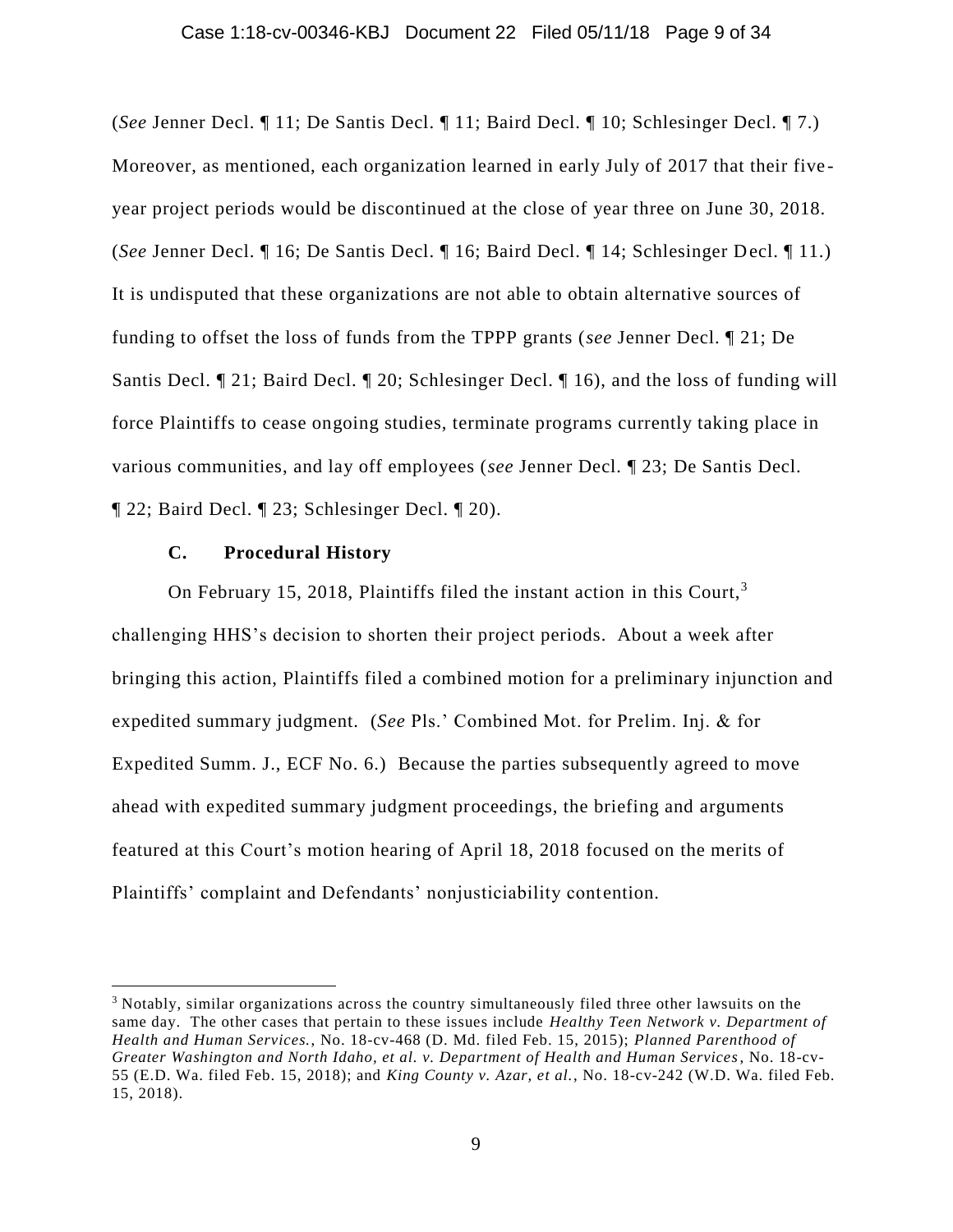In their complaint and summary judgment motion, Plaintiffs' primary contention is that HHS's termination of their TPPP grants violated the APA's prohibition on "final agency action that is arbitrary, capricious, [an abuse of discretion,] and [otherwise] not in accordance with law" (Compl. ¶ 3), because "HHS terminated [P]laintiffs' grants without explanation" and in contravention of the requirements set forth in its own regulations (*id.*  $\P$  74; *see also* Pls.' Mem. at 33–39).<sup>4</sup> HHS responded to Plaintiffs' substantive APA claim and summary judgment motion with its own motion for summary judgment, which argues that the agency's decision to shorten the project period and discontinue funding for Plaintiffs is an unreviewable decision committed to agency discretion (*see* Defs.' Mem. at 27–30), and further maintains that Plaintiffs have no legal right to continued funding under any statute, regulation, or award document issued by HHS (*see id.* at 19–27). As noted, the Court announced its decision on the parties' cross-motions orally on April 19, 2018, and issued an Order granting summary judgment for Plaintiffs and denying HHS's summary judgment motion on that same date. (*See* Order.)

# **II. STATUTORY FRAMEWORK AND LEGAL STANDARDS A. The APA's Arbitrary And Capricious Standard**

 $\overline{a}$ 

The APA provides that any person "adversely affected or aggrieved" by agency action may seek "judicial review thereof[,]" 5 U.S.C. § 702, if the agency's action

<sup>4</sup> Plaintiffs brought three additional counts in the initial complaint; they alleged that HHS intended to withhold funds appropriated by Congress in contravention of (1) the Consolidated Appropriations Act of 2017, Pub. L. No. 115-31; (2) the Impoundment Control Act of 1974, 2 U.S.C. § 683; and (3) the Anti-Deficiency Act, 31 U.S.C. § 1512(c)(1). (*See* Compl. ¶¶ 76–88.) But on April 6, 2018, the parties voluntarily stipulated to dismissing these counts based on HHS's representation that the funds were not being wrongfully withheld because the agency intended to "recompete" the funds to other projects under the TPPP. (*See* Joint Stipulation of Partial Dismissal, ECF No. 15; Suppl. Decl. of Michon Krestchmaier, Ex. A to Joint Stipulation of Partial Dismissal, ECF No. 15 -1.)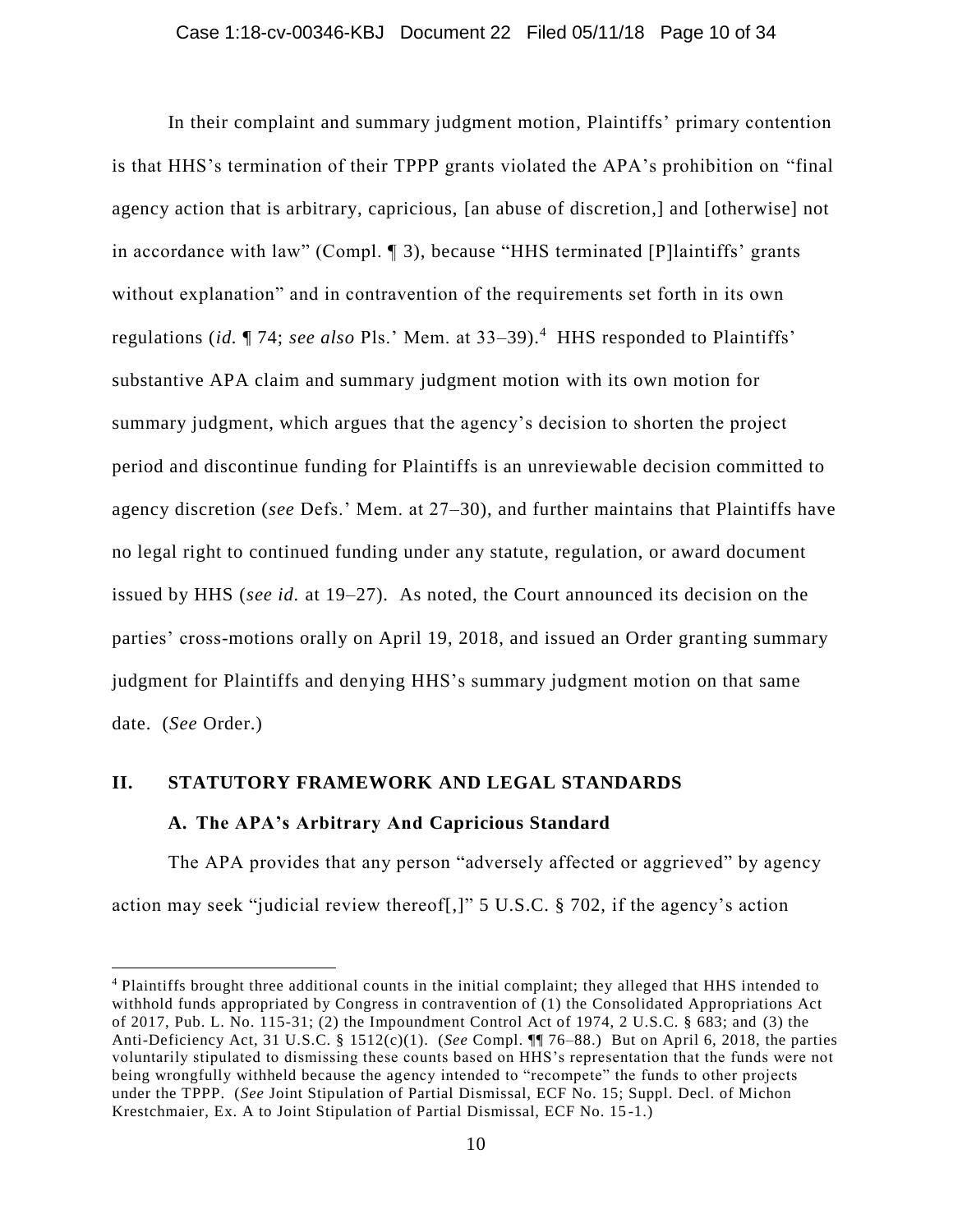### Case 1:18-cv-00346-KBJ Document 22 Filed 05/11/18 Page 11 of 34

constitutes a "final agency action for which there is no other adequate remedy in a court[,]" *id.* § 704. In the context of such a review, the court may be asked to determine whether the agency's decision was "arbitrary, capricious, an abuse of discretion, or otherwise not in accordance with law[.]" *Id.* § 706(2)(A). And in so doing, the court must judge the propriety of the agency's action based "solely [on] the grounds invoked by the agency" when it made the challenged decision. *SEC v. Chenery Corp.*, 332 U.S. 194, 196 (1947).

The goal of such review is to assess whether or not the agency reached its decision through a "logical and rational" process. *Michigan v. EPA*, 135 S. Ct. 2699, 2706 (2015) (internal quotation marks and citation omitted). Thus, it is axiomatic that the agency has to have "articulate $[d] \ldots$  a rational connection between the facts found and the choice[s] [it] made." *State Farm*, 463 U.S. at 43 (internal quotation marks and citation omitted). Moreover, as the Supreme Court has repeatedly explained, "[i]t will not do for a court" (or for the parties affected by an agency decision, for that matter) "to be compelled to guess at the theory underlying the agency's action[.]" *Chenery Corp.*, 332 U.S. at 196–97; *see also FCC v. Fox Television Stations, Inc.*, 556 U.S. 502, 513 (2009) ("[W]e insist that an agency . . . articulate a satisfactory explanation for its action." (internal quotation marks and citation omitted)); *Commc'ns & Control, Inc. v. FCC*, 374 F.3d 1329, 1335–36 (D.C. Cir 2004) (holding that a conclusion accompanied by "*no* explanation" is the epitome of "arbitrary and capricious" decision-making (emphasis in original)).

It is also clear beyond cavil that an agency acts arbitrarily and capriciously if it acts in a manner that is contrary to its own regulations or a congressional statute. *See*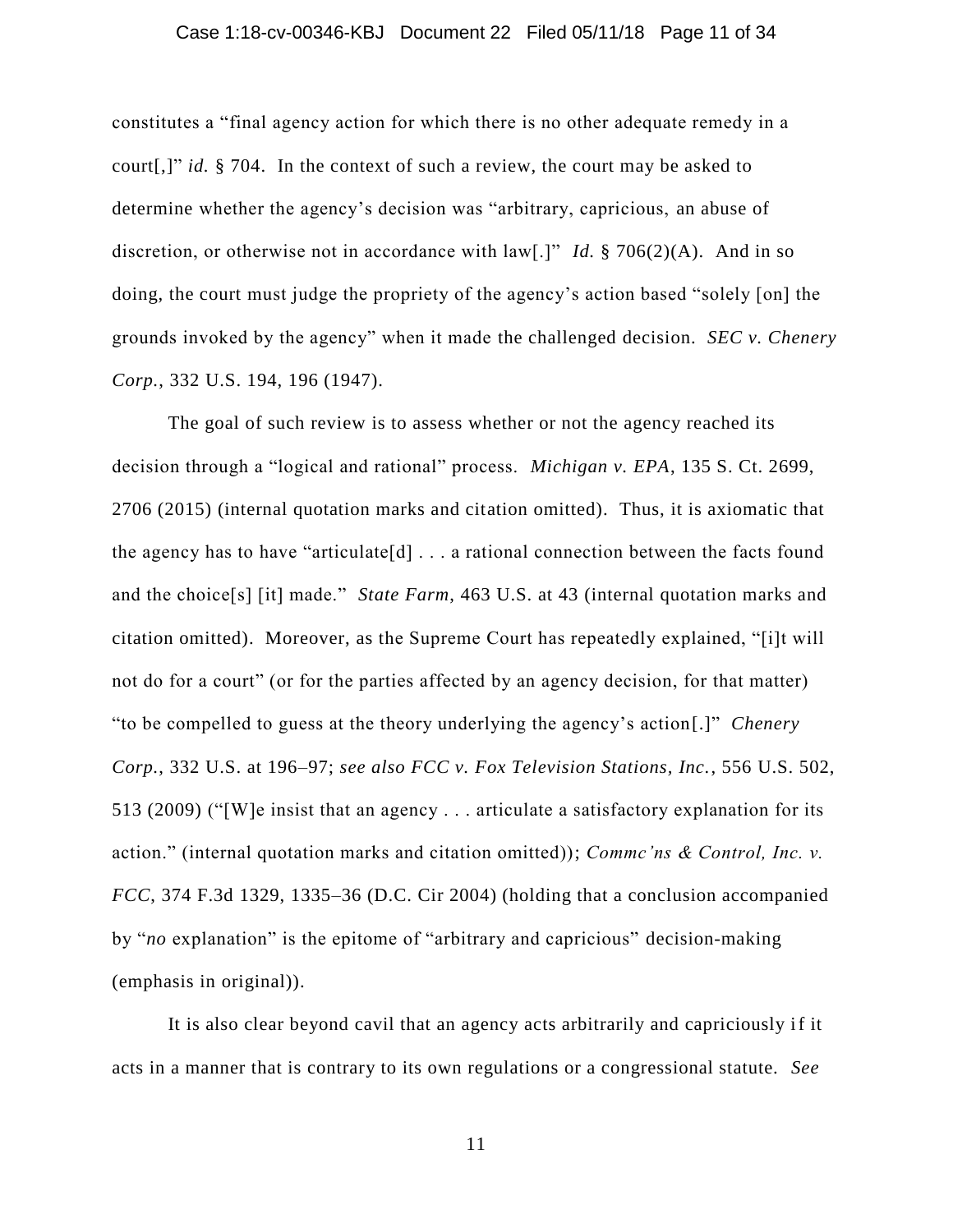*Nat'l Envtl. Dev. Ass'n's Clean Air Project*, 752 F.3d at 1009; *see also United States v. Nixon*, 418 U.S. 683, 695–96 (1974). Agencies have a duty to exercise their considerable discretion in a manner that conforms with the rule of law, which means that they cannot consider their decision-making to be constrained by some parts of a statute or agency regulation and not others. *See Nixon*, 418 U.S. at 695–96. Where applicable, *all* parts must be given effect; thus, while an administrative agency can certainly "amend or repeal its own regulations," it is not free to "ignore or violate its regulations while they remain in effect." *U.S. Lines, Inc. v. Fed. Mar. Comm'n*, 584 F.2d 519, 526 n.20 (D.C. Cir. 1978).

### **B. Committed To Agency Discretion By Law**

Notably, even with respect to a plausible claim of purportedly unlawful agency action, the threshold question of whether the court has authority to consider a given APA claim sometimes arises. That is, "before any review at all may be had, a party must first clear the hurdle of [section]  $701(a)$ [,]" which sets forth certain circumstances under which an agency's decision (however arbitrary) is not reviewable. *Heckler v. Chaney*, 470 U.S. 821, 828 (1985). Generally speaking, there exists "a basic presumption of judicial review" in APA cases, *Abbott Labs v. Gardner*, 387 U.S. 136, 140 (1967), *abrogated on other grounds by Califano v. Sanders*, 430 U.S. 99 (1977), but that presumption falls away if, *inter alia*, the challenged agency decision is "committed to agency discretion by law[,]" *NTCH, Inc. v. FCC*, 841 F.3d 497, 503 (D.C. Cir. 2016) (internal quotation marks and citation omitted); *see also* 5 U.S.C. § 701(a)(2). Pursuant to this "very narrow" exception, *Hi-Tech Furnace Sys., Inc. v. FCC*, 224 F.3d 781, 788 (D.C. Cir. 2000) (internal quotation marks and citation omitted), a court cannot review certain discretionary decisions taken by an agency,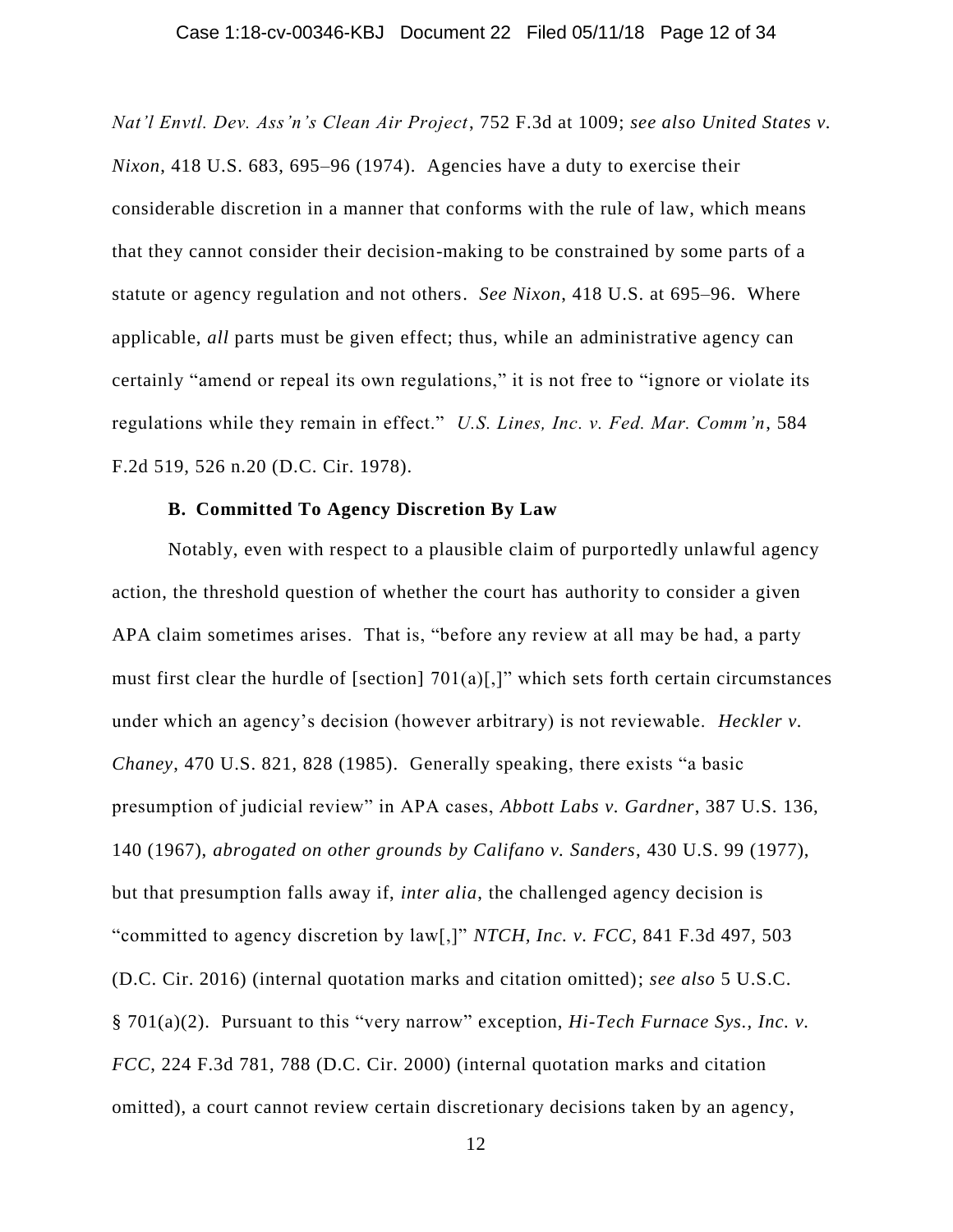### Case 1:18-cv-00346-KBJ Document 22 Filed 05/11/18 Page 13 of 34

*Sierra Club v. Jackson*, 648 F.3d 848, 855 (D.C. Cir. 2011). However, and notably this circumstance does not arise and does not apply merely because "a statute grants broad discretion to an agency[.]" *Robbins v. Reagan*, 780 F.2d 37, 45 (D.C. Cir. 1985) (per curiam). Rather, it is well established that an action is entirely committed to agency discretion only "where 'a court would have no meaningful standard against which to judge the agency's exercise of discretion.'" *Seeger v. U.S. Dep't of Def.*, 17-cv-639, 2018 WL 1568883, at \*7 (D.D.C. March 30, 2018) (quoting *Chaney*, 470 U.S. at 830)).

Within the D.C. Circuit, evaluating whether or not an agency's action is committed to agency discretion by law—and is therefore unreviewable as a threshold matter—involves a two-step inquiry. *Sierra Club*, 648 F.3d at 855. First, a court must consider "the *nature* of the administrative action at issue" to determine whether there is a presumption in favor of, or against, judicial review. *Id.* (emphasis added) (internal quotation marks and citation omitted). Indeed, although the APA ordinarily presumes that a federal court may review an agency's actions, *Abbott Labs*, 387 U.S. at 140, some types of administrative actions actually carry the *opposite* presumption—i.e., with respect to certain matters, a federal court presumptively *cannot* review the agency's decisions, *see, e.g.*, *Lincoln v. Vigil*, 508 U.S. 182, 192 (1993) (lump-sum appropriations); *Chaney*, 470 U.S. at 831 (enforcement decisions).

Once a court determines which presumption applies, it proceeds to the second step of the inquiry, by looking to "the language and structure" of the underlying statute and agency regulations relating to the agency's decision in order to assess the reviewability of the challenged agency action. *Sierra Club*, 648 F.3d at 855 (internal quotation marks and citation omitted). What a court is looking for at this point depends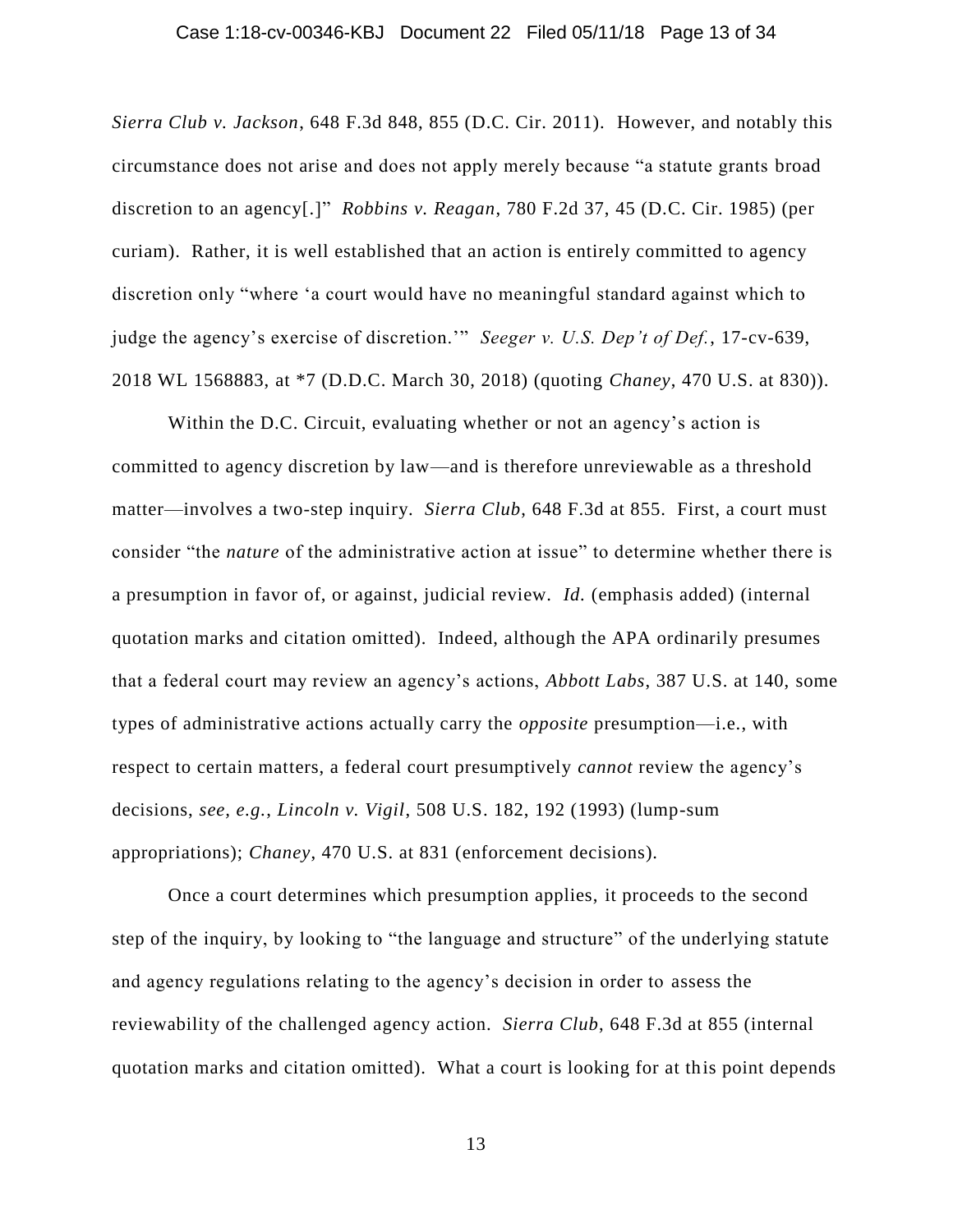### Case 1:18-cv-00346-KBJ Document 22 Filed 05/11/18 Page 14 of 34

entirely upon which way the presumption lies. If the agency action is presumptively reviewable, a court will be able to review the action *unless* the relevant statute and regulations provide absolutely "no law to apply[.]" *Sierra Club*, 648 F.3d at 855 (quoting *Citizens to Preserve Overton Park, Inc. v. Volpe*, 401 U.S. 402, 410 (1971)); *see also Drake v. Fed. Aviation Admin.*, 291 F.3d 59, 70 (D.C. Cir. 2002) (explaining that there is no law to apply if no "judicially manageable standards" exist and thus "discernable, meaningful judicial review is impossible"). If, on the other hand, an agency's action is presumptively *un*reviewable, then the Court can only review the agency's decision if the "operative" statute or regulations provide "clear guidelines by which to do so, or otherwise evince<sup>[]</sup> an intent to constrain the [agency's] discretion." *Drake*, 291 F.3d at 71; *see also Sierra Club*, 648 F.3d at 830 (evaluating whether a "meaningful standard against which to judge the agency's exercise of discretion" exists (internal quotation marks and citation omitted)).

### **C. Summary Judgment In APA Cases**

Although Federal Rule of Civil Procedure 56 requires a court to grant summary judgment "if the movant shows that there is no genuine dispute as to any material fact and the movant is entitled to judgment as a matter of law[,]" Fed. R. Civ. P. 56(a), in APA cases, the summary judgment standard functions slightly differently, because "the reviewing court generally . . . reviews the [agency's] decision as an appellate court addressing issues of law." *Henry v. Sec'y of Treasury*, 266 F. Supp. 3d 80, 86 (D.D.C. 2017). Put another way, "[t]he entire case on review is a question of law, and only a question of law." *Marshall Cty. Health Care Auth. v. Shalala*, 988 F.2d 1221, 1226 (D.C. Cir. 1993).Therefore, whether the issue is one of reviewability or otherwise, the court must limit its review to the "administrative record" and the facts and reasons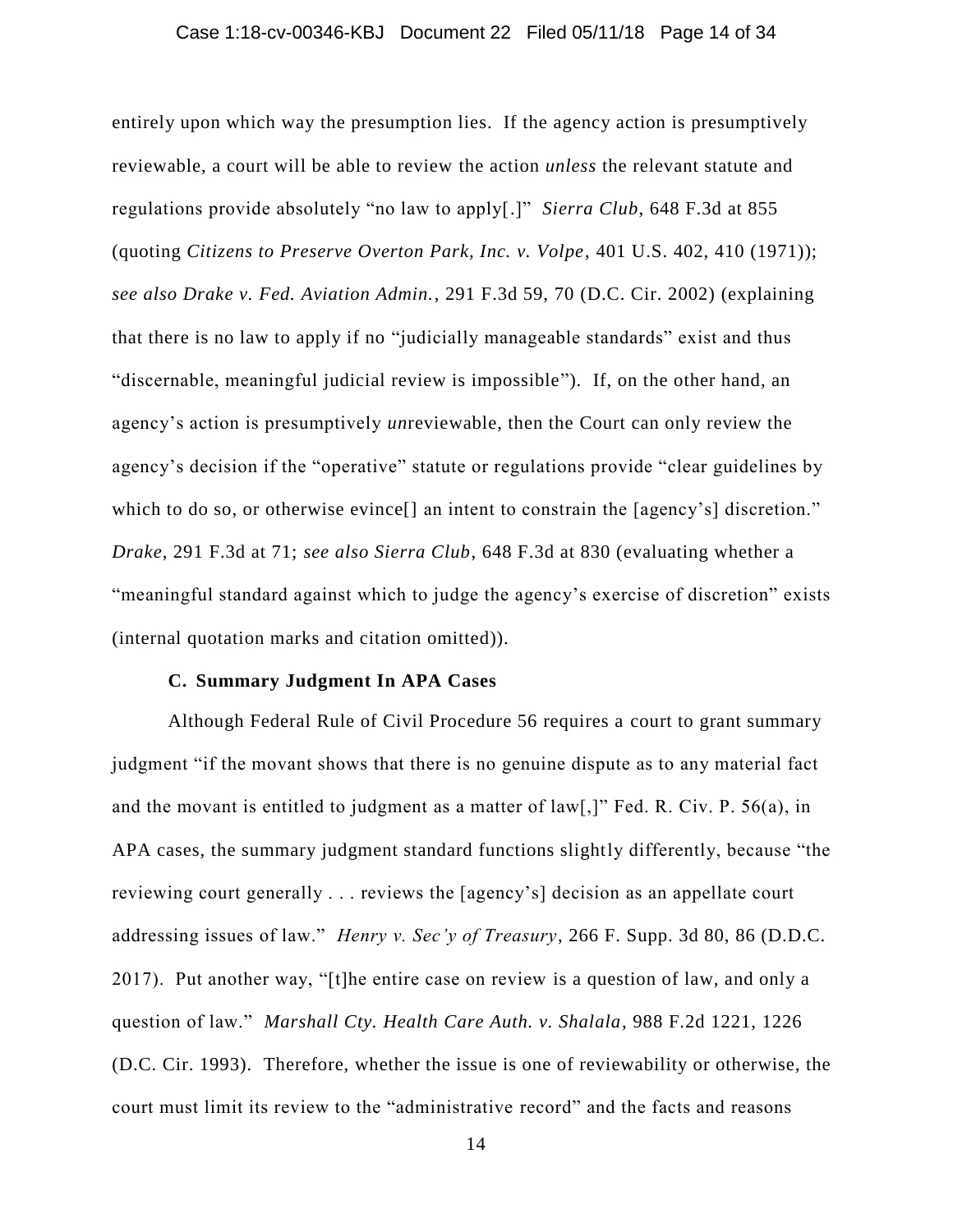### Case 1:18-cv-00346-KBJ Document 22 Filed 05/11/18 Page 15 of 34

contained therein to determine whether the agency's action was "consistent with the relevant APA standard of review." *Ho-Chunk, Inc. v. Sessions*, 253 F. Supp. 3d 303, 307 (D.D.C. 2017) (alteration, internal quotation marks, and citation omitted); *see also Caiola v. Carroll*, 851 F.2d 395, 398 (D.C. Cir. 1988).

### **III. ANALYSIS**

In total, the parties' cross-motions for summary judgment present three questions of law for this Court's resolution: (1) whether HHS's decision to shorten the project periods for Plaintiffs' TPPP grant projects was a decision that is committed to agency discretion and is thus unreviewable; (2) whether HHS "terminated" Plaintiffs' grants; and (3) whether the agency's action with respect to Plaintiffs' grants was arbitrary and capricious under section 706(2)(A) of the APA. (*See* Pls.' Mem. at 33–39; Defs.' Mem. at 19–30; Pls.' Reply Mem. in Further Supp. of Combined Mot. for Prelim. Inj. & for Expedited Summ. J. ("Pls.' Reply"), ECF No. 16, at 10–36; Reply Br. in Supp. of Defs.' Cross-Mot. to Dismiss or for Summ. J. ("Defs.' Reply"), ECF No. 18, at 8–21.) As will become apparent below, whether or not HHS's grant decision is committed to agency discretion actually turns on whether or not HHS "terminated" Plaintiffs' grants within the meaning of the HHS regulations; therefore, the Court's analysis expressly addresses only the reviewability and arbitrariness issues. For the following reasons, the Court has concluded that there are meaningful standards for it to apply—i.e., the HHS regulations regarding the termination of grants—such that the challenged action is reviewable despite its presumptive unreviewability. Moreover, upon consideration of the challenged agency action, this Court finds that HHS's action in "shorten[ing]" Plaintiffs' project periods (Notice of Award 2017–2018 at 82), without explanation and in contravention of the regulations was an arbitrary and capricious act in violation of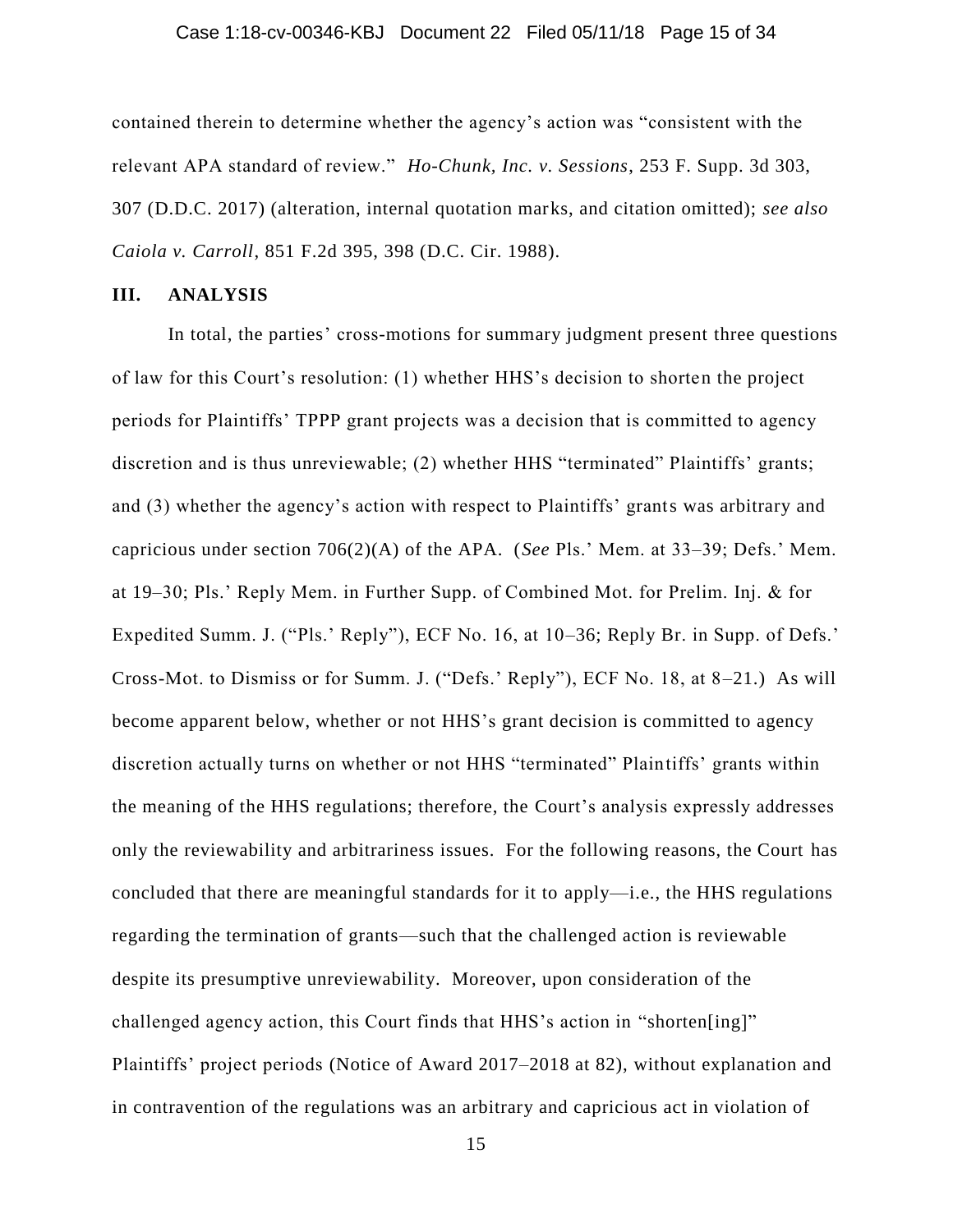the APA.

### **A. HHS's Shortening Of Plaintiffs' Project Periods Is A Reviewable Agency Action, Despite Its Presumptive Unreviewability, Because The "Termination" Standards In The HHS Regulations Apply**

1. Agency Determinations Related To How To Best Use Appropriated Funds Are Presumptively Unreviewable

As explained, the threshold question of whether HHS's action is committed to agency discretion by law necessarily begins with an evaluation of the nature of the agency's action in order to determine the applicable presumption (*see* Part II.C., *supra*), which means that the agency decision at issue must be squarely identified. Here, it is the agency's decision to "shorten[] the [Plaintiffs'] project period[s] to end on June 30, 2018" (Notice of Award 2017–2018 at 82), and thereby stop the funding of those projects two years early (*see* Compl. ¶ 54). As the starting point for this Court's assessment of the applicable presumption, HHS points to the Supreme Court's decision in *Lincoln v. Vigil*, 508 U.S. 182 (1993), which arose from a lawsuit challenging the Indian Health Service's decision to discontinue the Indian Children's Program. Like the entirety of the Indian Health Service, that program (which provided diagnostic and treatment services to disabled Native American children in the southwestern United States) received its funding from Congress through "yearly lump-sum appropriations[.]" *Id.* at 185. But in 1985, the Indian Health Service decided to discontinue the program, and as relevant here, this agency maintained that its decision was unreviewable under section  $701(a)(2)$  of the APA because the decision was committed to agency discretion by law. *See id.* at 189–90. The Supreme Court agreed, holding that, by its nature, an agency's decision regarding how it will spend funds from a lump-sum appropriation is an unreviewable exercise of agency discretion, unless Congress has somehow cabined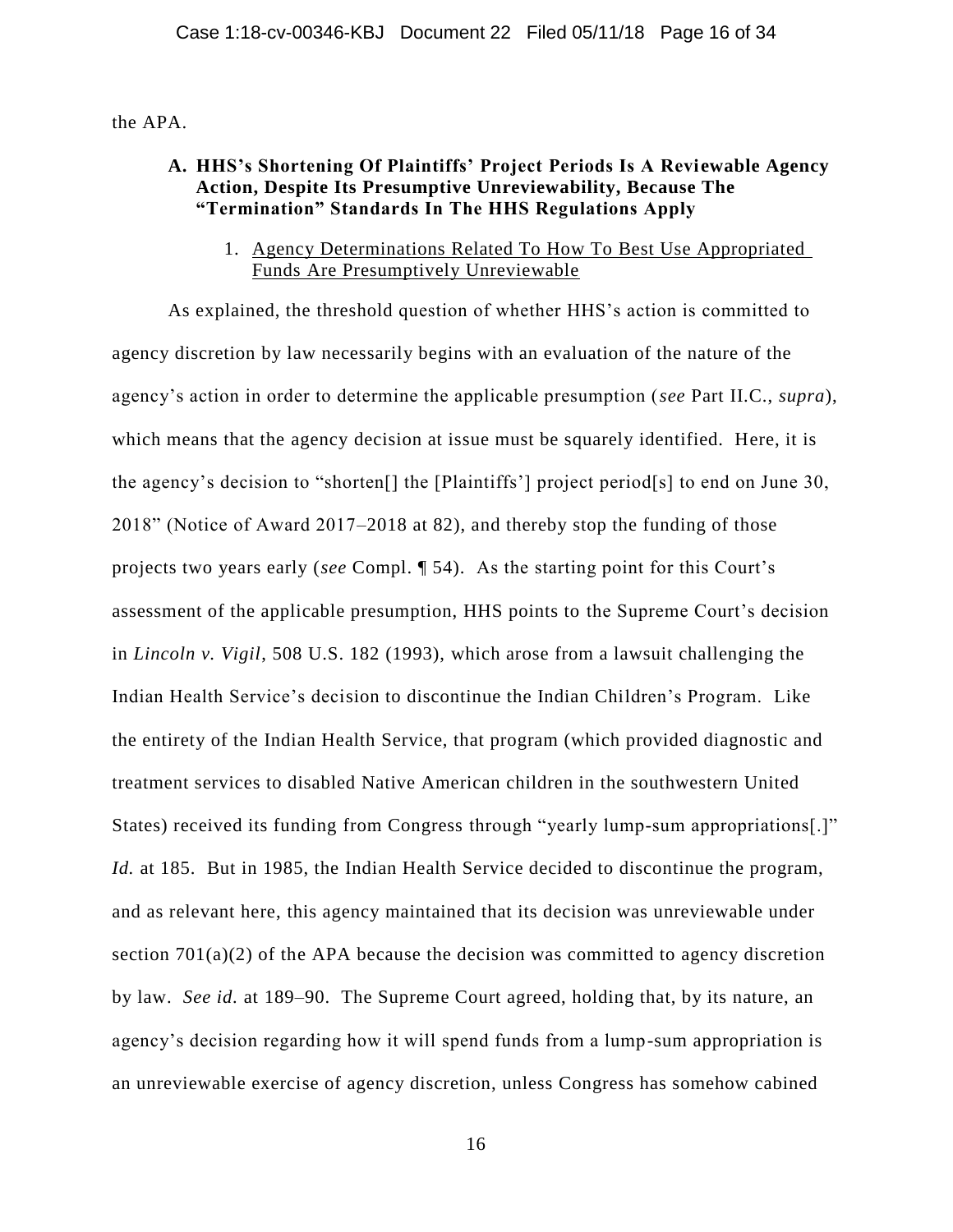### Case 1:18-cv-00346-KBJ Document 22 Filed 05/11/18 Page 17 of 34

the agency's discretion in the authorizing text of the statute. *See id.* at 192–93. Moreover, in reaching this conclusion, a unanimous Court explained that an agency's decision of what it will do with the funds that have been entrusted to it entails "a complicated balancing of a number of factors which are peculiarly within [the agency's] expertise[,]" and that an "agency is far better equipped than the courts to deal with the many variables involved[.]" *Id.* at 193 (internal quotation marks and citation omitted).

The D.C. Circuit has extended *Lincoln*'s reasoning to agency decisions involving *non*-lump sum appropriations as well. *See Milk Train, Inc. v. Veneman*, 310 F.3d 747 (D.C. Cir. 2002). In *Milk Train*, Congress had specifically appropriated funds to the Secretary of Agriculture to help compensate farmers for certain losses in 1998 and 1999 due to "loss of markets" for their goods, but Congress had also expressly stated that the funds were to be used "in a manner determined by the Secretary." 310 F.3d at 749. Thus, even though the funds had been earmarked for a specific purpose, "[i]nsofar as Congress [] left to the Secretary's sole judgment the determination of the manner for providing assistance[,]" the D.C. Circuit held that the decision regarding how these funds were to be used was committed to the agency's discretion. *Id.* at 751; *see also id.*  at 752 (referencing the fact that, in exercising its discretion as Congress had intended, the agency would have to, once again, perform "a complicated balancing of a number of factors which are peculiarly within the Secretary's expertise" (quoting *Lincoln*, 508 U.S. at 193)). *Milk Train* thus makes quite clear that even funding decisions relating to a specific appropriation for a specific program can be properly deemed committed to agency discretion. *See id.*; *cf. Cmty. Action of Laramie Cnty., Inc. v. Bowen*, 866 F.2d 347, 354 (10th Cir. 1989) ("Funding determinations are notoriously unsuitable for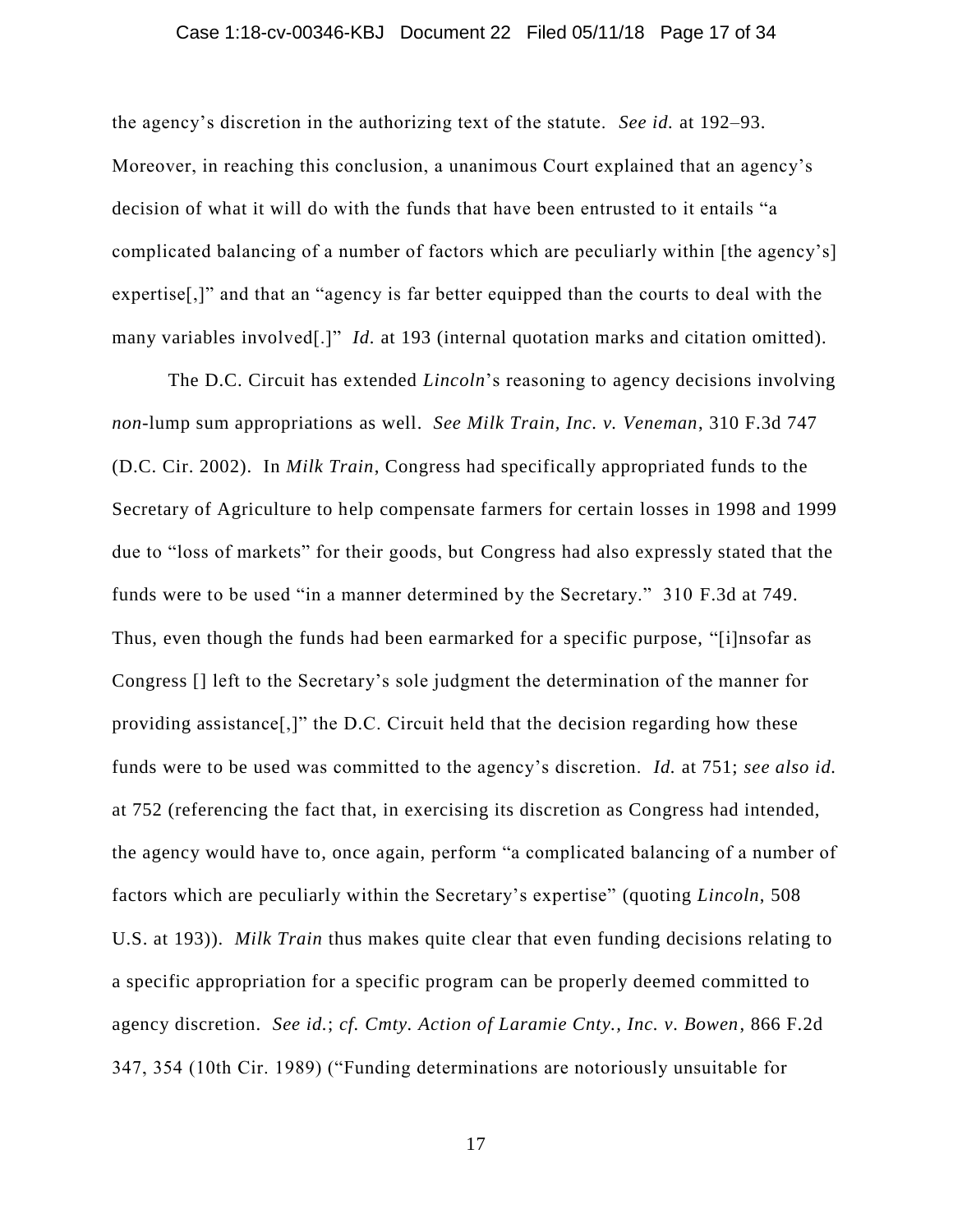### Case 1:18-cv-00346-KBJ Document 22 Filed 05/11/18 Page 18 of 34

judicial review, for they involve the inherently subjective weighing of large numbers of varied priorities which combine to dictate the wisest dissemination of an agency's limited budget." (internal quotation marks and citation omitted)).

Given these precedents, which have been widely adopted and applied, this Court has little doubt that HHS's decision to stop funding for Plaintiffs' projects, and to recompete the funds associated with those projects, is the type of agency action that is presumptively unreviewable. *See Milk Train*, 310 F.3d at 752 (establishing, at least within this jurisdiction, that agency decisions relating to the expenditure of funds that have been specifically appropriated by Congress entail the same considerations that the Supreme Court discussed in *Lincoln*); *see also Lincoln*, 508 U.S. at 193–94 (explaining that an agency's discretionary decision to *discontinue* funding a program was just as unreviewable as the agency's original decision to begin that program); *see also, e.g.*, *Serrato v. Clark*, 486 F.3d 560, 568–569 (9th Cir. 2007); *Alan Guttmacher Inst. v. McPherson*, 597 F. Supp. 1530, 1534–37 (S.D.N.Y 1984).

### 2. HHS's Regulations Provide Meaningful Standards That Cabin HHS's Discretion To Terminate Grant Funding

Be that as it may, Congress can, of course, "circumscribe agency discretion to allocate resources" through its statutory provisions. *Lincoln*, 508 U.S. at 193; *see also Sec'y of Labor v. Twentymile Coal Co.*, 456 F.3d 151, 157 (D.C. Cir. 2006). What is more, agencies themselves frequently cabin their own discretionary funding determinations by generating formal regulations or other binding policies that provide meaningful standards for a court to employ when reviewing agency decisions under the APA. *See Block v. SEC*, 50 F.3d 1078, 1082 (D.C. Cir. 1995); *Padula v. Webster*, 822 F.2d 97, 100 (D.C. Cir. 1987); *Seeger*, 2018 WL 1568883, at \*12. The parties in the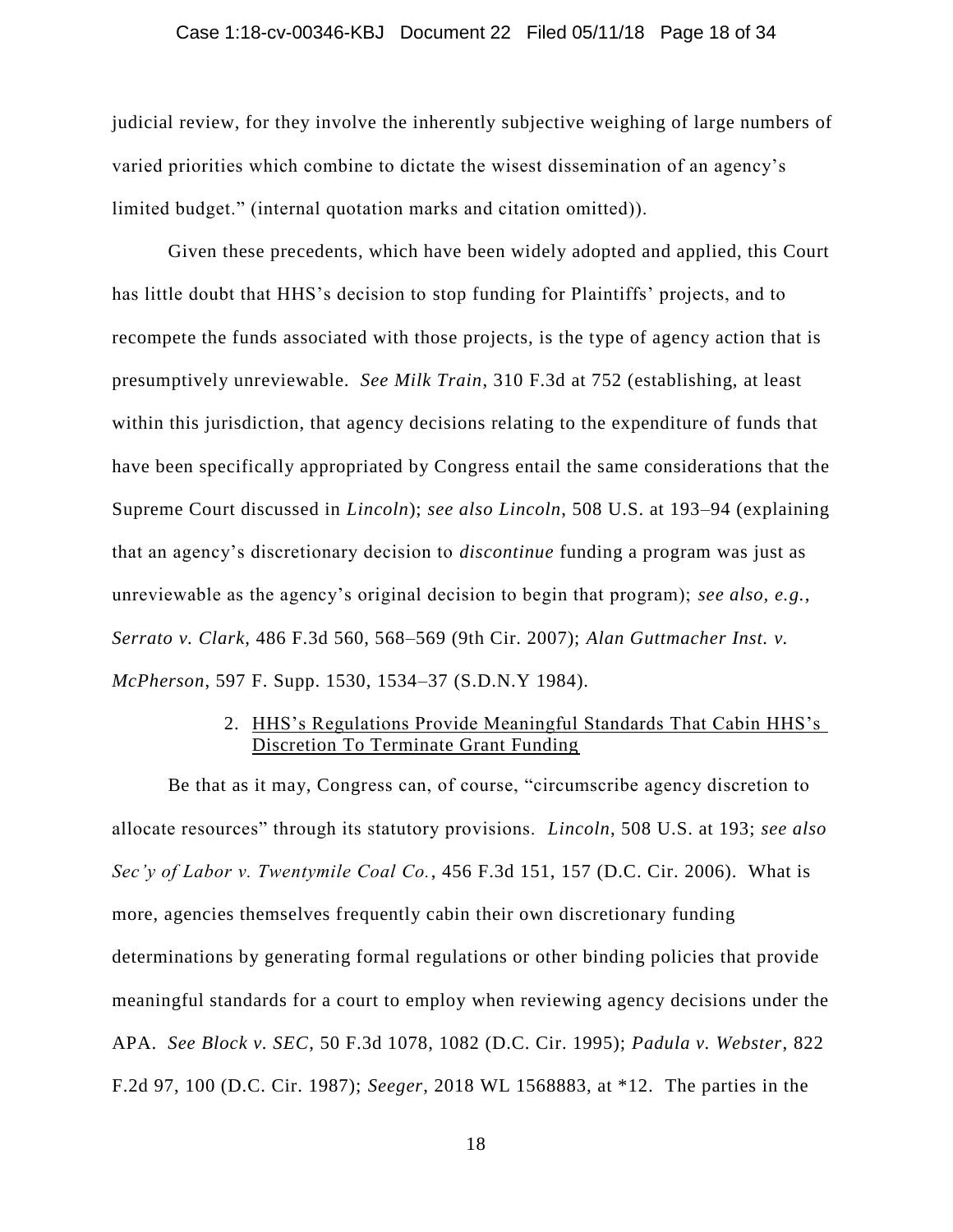#### Case 1:18-cv-00346-KBJ Document 22 Filed 05/11/18 Page 19 of 34

instant case have engaged in a pitched battle over whether any such cabining has actually taken place here—i.e., they vigorously dispute whether the HHS regulations that govern the "termination" of TPPP funding awards (45 C.F.R. § 75.372) actually apply to the challenged action here, and thus provide standards that can be used to evaluate HHS's decision to shorten Plaintiffs' project periods.

Specifically, and as noted above, HHS's regulations expressly address—and limit—the agency's discretion to "terminate" monetary awards. Per those regulations, HHS can only "terminate" a "Federal award . . . in whole or in part" if: (1) "the non-Federal entity fails to comply with the terms and conditions of the award"; (2) the agency has a "for cause" reason to terminate the award; (3) the non-Federal entity has provided its "consent" to the termination; or (4) the non-Federal entity requests the termination. 45 C.F.R. § 75.372. The question here is whether or not this provision of the HHS regulations *applies* to the agency's professed shortening of Plaintiffs' project periods, and it is clear to this Court that it does, for several reasons.

First of all, the language of the regulations plainly says so. By definition, the agency's "termination" of a grant award "means the ending of a Federal award in whole or in part at any time prior to the planned end of [the] period of performance." *Id.* § 75.2. When one also takes into account the fact that, per the regulations, a grant recipient's "period of performance" *is the same thing* as the "project period," *see id.* (cross referencing "project period" with "period of performance"), there really is no question that HHS's announcement that it was "shorten[ing Plaintiffs'] project period[s]" by two years (Notice of Award 2017–2018 at 82), prematurely ended Plaintiffs' TPPP awards prior to the planned end of their period of performance within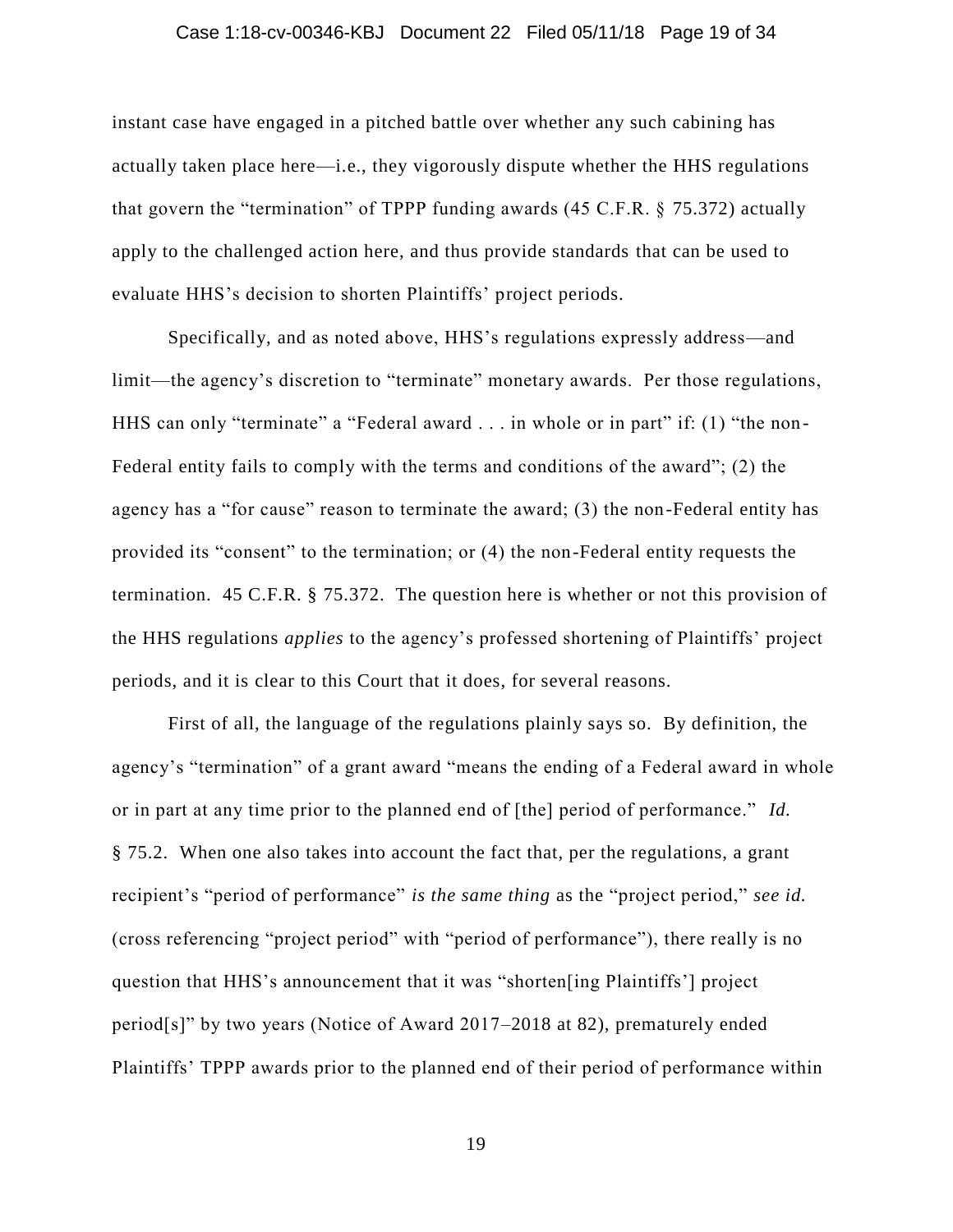the plain meaning of the termination definition.

 $\overline{a}$ 

It is also clear from the record that the agency conceived of itself as doing just that at the time the challenged decision was made. Again, HHS's Notice of Award stated unequivocally that, in addition to authorizing the funds for the 2017–2018 fiscal year, "[t]his award also shortens the project period to end on June 30, 2018 at the end of this budget year." (*Id.*) To "shorten" commonly means to "reduce the length or duration of." Webster's Third New International Dictionary 2102 (1993). And lest there be any confusion, HHS fastidiously altered the "Project Period" date indicated on line 6 of the Notice of Award form, to reflect "06/30/2018" as the new project end date, therefore ending all speculation about whether the agency intended that re sult. (*See*  Notice of Award 2017–2018 at 82.)

These facts are sufficient to indicate that HHS decided to stop funding Plaintiffs' projects before the planned end of their "project periods." Moreover, in making this decision, HHS was also presumably aware of the impact of this decision under its own regulations, which, as mentioned, equate the "project period" with the "period of performance." 45 C.F.R.  $\S 75.2$ .<sup>5</sup> Thus, the agency's announcement that it was

<sup>5</sup> HHS cross-referenced "project period" and "period of performance" in its regulations in 2014, apparently to emphasize that these terms are synonymous in the wake of a revamping of Federal award regulations by the Office of Management and Budget. *See* Executive Office of the President, Federal Awarding Agency Regulatory Implementation of Office of Management and Budget's Uniform Administrative Requirement, Cost Principles, and Audit Requirements for Federal Awards, 79 Fed. Reg. 75871, 75873 (Dec. 19, 2014) (enacting an OMB-proposed rule that contained the period of performance language). Prior to that time, HHS had not used the phrase "period of performance[,]" preferring instead to use the term "project period." ( *See, e.g.*, Grants Policy Statement, available in full at https://www.hhs.go

v/sites/default/files/grants/grants/policies-regulations/hhsgps107.pdf; Funding Opportunity Announcement 2010–2015, Ex. E to Sherman Decl., ECF No. 6-7, at 29–34, available at http://wayback.archive-

it.org/3909/20140324182152/http://www.hhs.gov/ash/oah/grants/assets/funding\_announcement \_04012010.pdf.). HHS inserted this cross reference into its definitions to eliminate any confusion that might result from this shift in terms.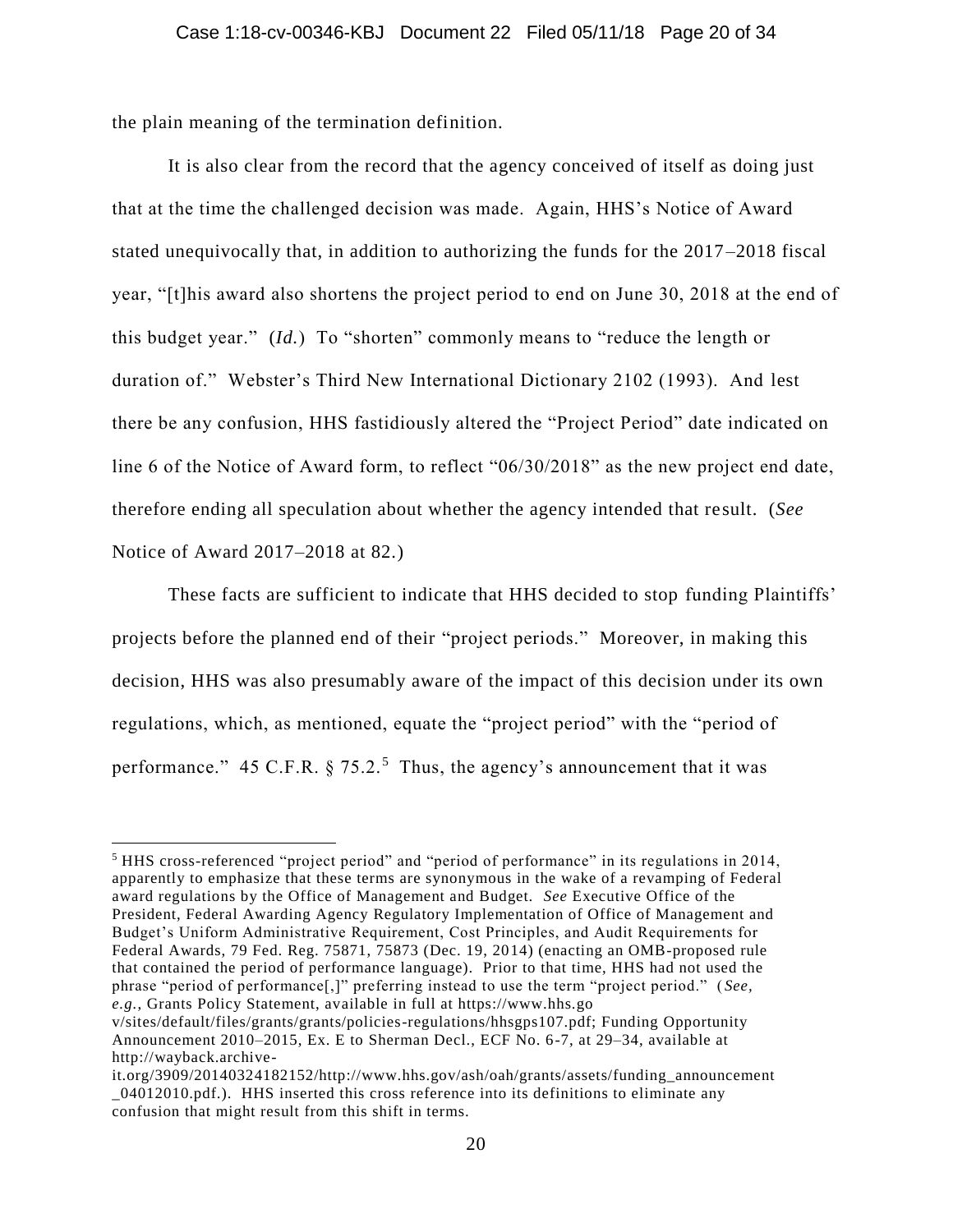#### Case 1:18-cv-00346-KBJ Document 22 Filed 05/11/18 Page 21 of 34

"shorten[ing]" the grant recipient's project period to end earlier than planned was the functional equivalent of a statement that HHS was ending Plaintiffs' federal grants prior to the completion of the planned period of performance within the meaning of the termination definition.

The fact that section 75.2 of Title 45 of the C.F.R. separately defines the "period of performance" (the "project period") as "the time during which the non-Federal entity may incur new obligations to carry out the work authorized under the Federal award [,]" 45 C.F.R. § 75.2, which HHS emphasizes (*see* Defs.' Mem. at 14–15), is entirely beside the point. The agency was crystal clear that it was "shorten[ing] *the project period*" for Plaintiffs' awards. (Notice of Award 2017–2018 at 82.) And under the agency's regulations, *whatever* the "period of performance" is or means (pursuant to the "project period" definition or otherwise), "end[ing]" the grant award prior to the planned expiration date of the project period ends the grant prior to the planned end of the period of performance, and thus the agency has effected a "termination" of the recipient's grant. 45 C.F.R. § 75.2. To be sure, in retrospect, it might seem productive to explore whether Plaintiffs were actually authorized to place orders "for property and services, contracts and subawards made," or to undertake "similar transactions . . . that require payment by the non-Federal entity" throughout their five-year project terms. *Id*. (defining the "obligations" that a recipient can make during its period of performance). But, regardless, there is no genuine dispute that HHS decided to truncate Plaintiffs' "project periods," and it is no answer to suggest now, as HHS does, that the definition of the term "period of performance" somehow overrides the fact that the HHS regulations equate the "project period" with the "period of performance," whatever that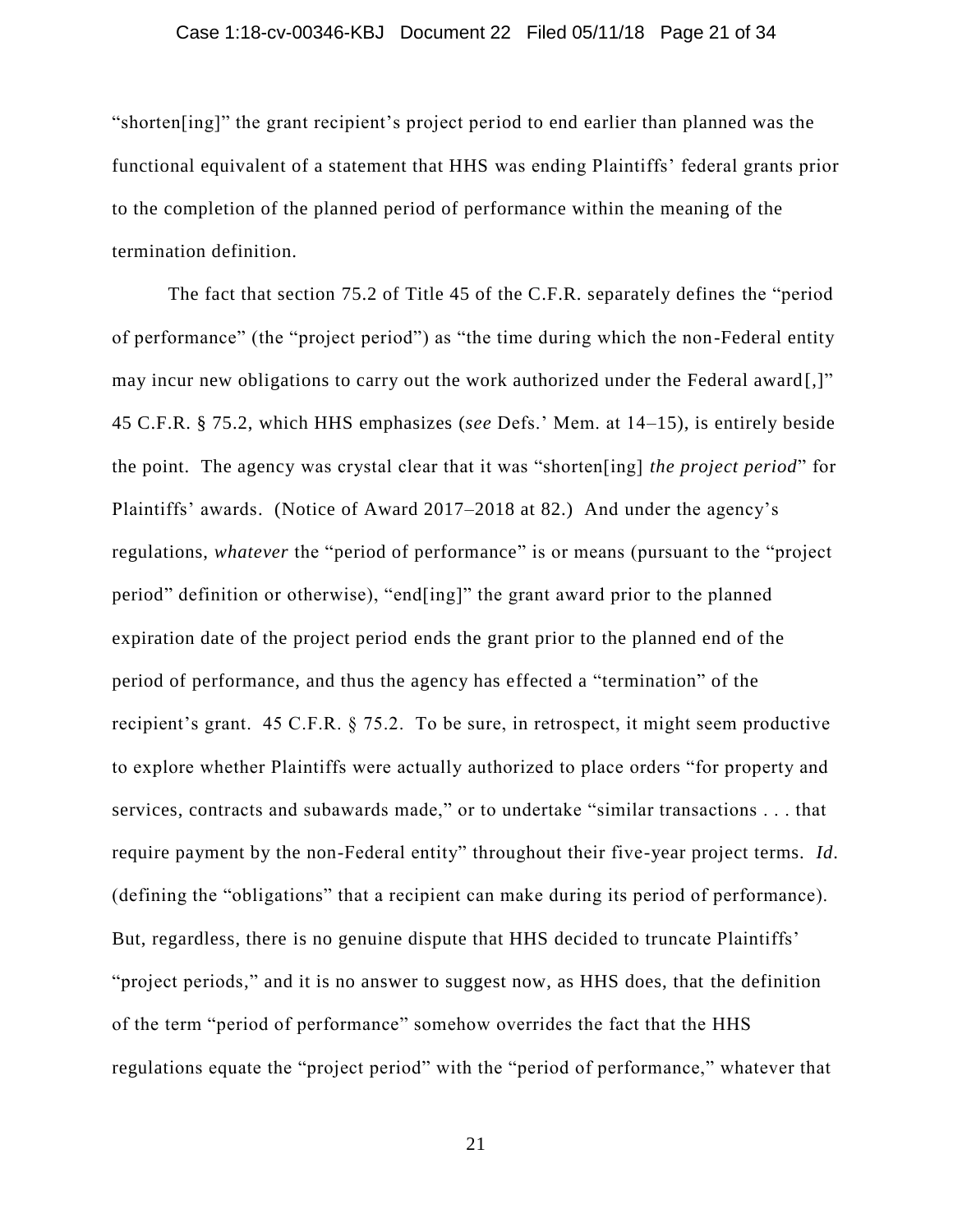latter term might mean.

This all means that the question of the applicability of the HHS regulations' termination provisions is a fairly straightforward one: given that "*[t]ermination* means the ending of a Federal award, in whole or in part[,] at any time prior to the planned end of [the] period of performance" (which is also known as "the project period"), 45 C.F.R. § 75.2, is that what happened here? Both the plain language of the regulations and the agency's own characterization of its conduct with respect to Plaintiffs' projects (at least at the time of the action) clearly establish that the answer is "yes." *Cf. S. Mut. Help Ass'n, Inc. v. Califano*, 574 F.2d 518, 527–28 (D.C. Cir. 1977) (concluding that HHS's predecessor had "terminat[ed]" a grantee's project according to then -existing regulations because the agency withdrew support from the grantee prior to the project's "date of completion").

# 3. The Agency's "Budget Period" Analysis Is Entirely Unpersuasive

To avoid the clear implications of HHS's decision to end Plaintiffs' TPPP grant funding two years early without regard to the termination standards that the agency's regulations prescribe, HHS counsel has laid out a series of arguments that are apparently intended to convince this Court that the agency has unfettered discretion to stop funding Plaintiffs' projects, without regard to the regulations' standards, as it did here. The crux of the agency's contention is the theory that the relevant "period of performance" for the purpose of the termination definition is *not* HHS's five-year programmatically approved "project periods," but the recurring one -year "budget periods" during which HHS provides the grant funding. (*See* Defs.' Mem. at 14–15.) The agency's argument proceeds as follows: because HHS doles out the grant funding on an annual basis, and because here it merely sought to stop doing so with respect to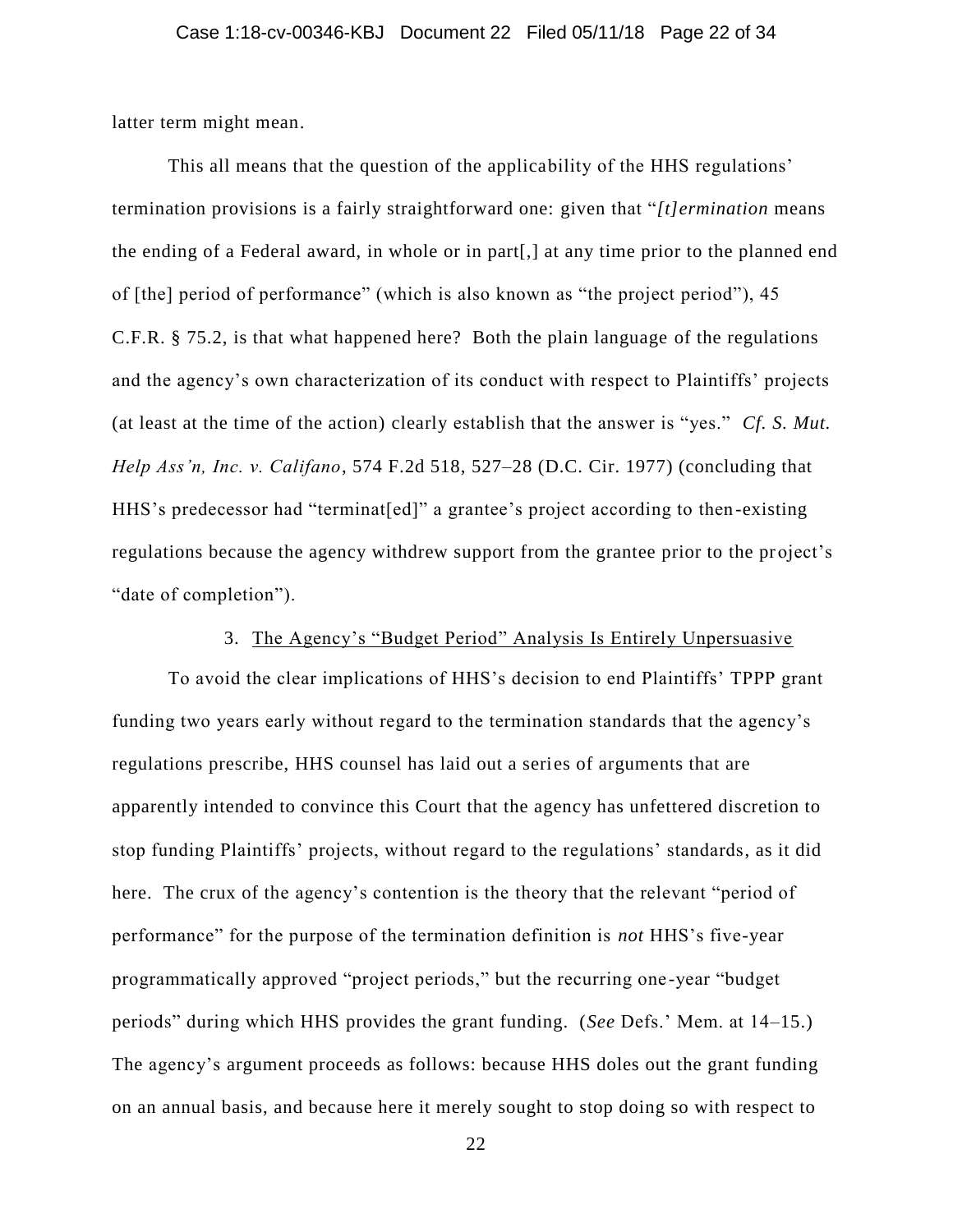#### Case 1:18-cv-00346-KBJ Document 22 Filed 05/11/18 Page 23 of 34

Plaintiffs' projects *at the end* of the 2017–2018 budget period, the agency did not, in fact, end the grant awards prematurely—i.e., "prior to the planned end of the period of performance"—within the meaning of the "termination" definition. (*See id.*) In other words, the agency takes the position that the "period of performance" for the purpose of the termination provisions is the one-year budget period and not the five-year project period that the agency said that it was shortening, the effect of which is to permit the agency to point to a provision in its Grants Policy Statement (a policy document that lays out HHS's practices with respect to grants) and argue that, instead of terminating Plaintiffs' grants in a manner that triggers the regulations' standards, it was merely exercising its unreviewable discretion to "decline to approve a continuation award for whatever reason[.]" (*See id.* at 24.)

HHS's argument is clever, but wrong. To begin with, nothing in HHS's regulations or in the relevant grant documents even *hints* at the conclusion that the "period of performance" is synonymous with the "budget period" of a funded project. Again, for this duck to fly, HHS must establish that the "planned end of [Plaintiffs'] period of performance[,]" as that phrase appears in the regulations' "termination" definition, is the end of the then-ongoing one-year budget cycle rather than the end of the five-year project period for which Plaintiffs' projects had been programmatically approved (June 30, 2020), such that HHS was merely withholding another (new) grant award rather than prematurely ending the grant award it had previously approved. But the word "budget period" does not appear anywhere within the regulations that pertain to this case, much less in the manner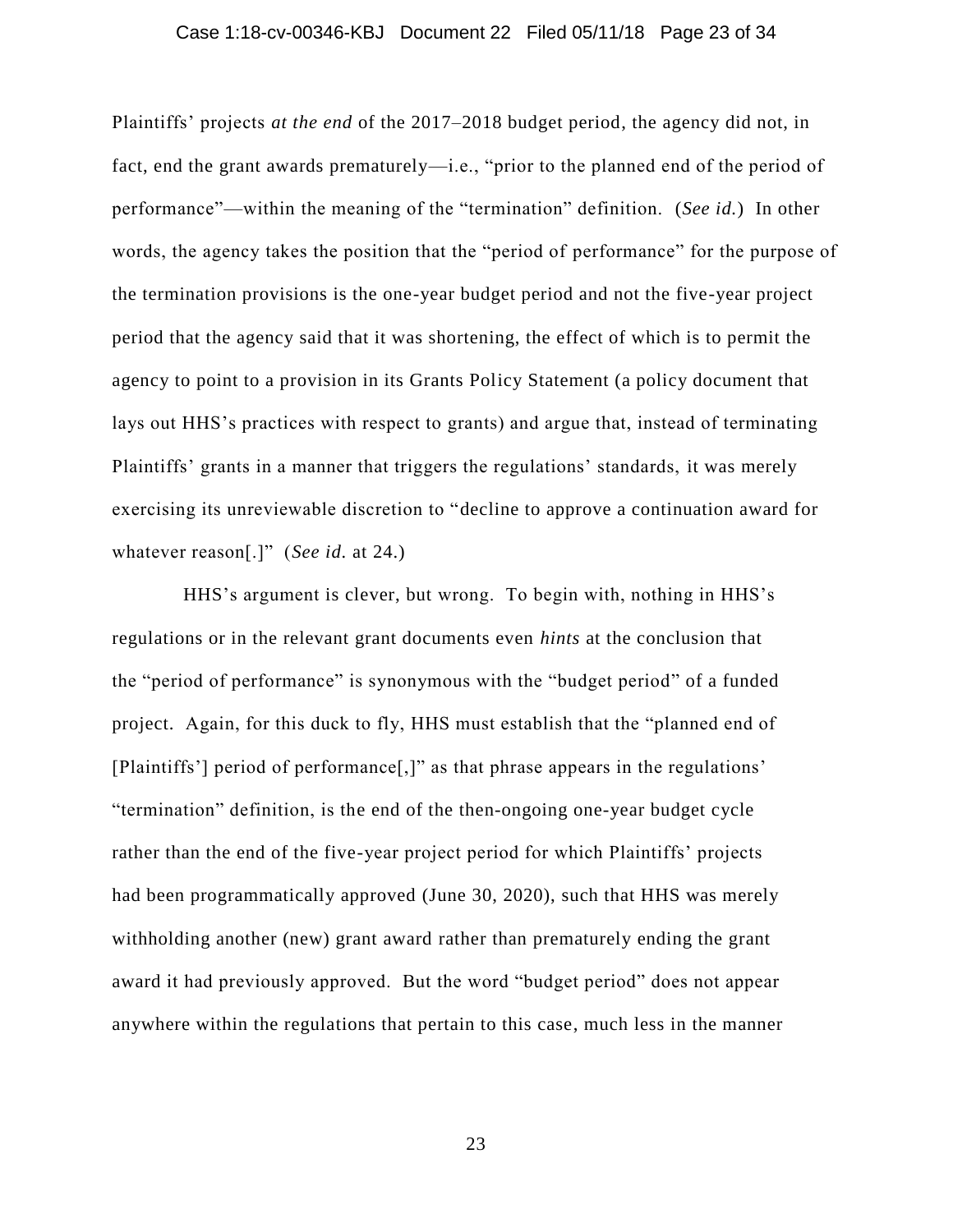### Case 1:18-cv-00346-KBJ Document 22 Filed 05/11/18 Page 24 of 34

one would expect if the regulations actually contemplated that the "period of performance" is the one-year "budget period."

Truth be told, it actually makes no *sense* to equate these two timeframes in the TPPP context, as HHS apparently understood when it adopted the regulations and implemented the policies that pertain to the agency's receipt and evaluation of applications for TPPP grant funding. Thus, when the agency prepared to accept applications for the 2015–2020 TPPP award cycle, it posted a funding opportunity announcement for tier 1B grants under the TPPP. (*See* FOA 2015–2020 at 83–90.) That announcement specifically explained that the "Period of Performance" for these awards is "[n]ot to exceed 5 years[.]" (*Id.* at 88.) On the other hand, according to the announcement, the "Budget Period Length[,]" was "12 months[.]" (*Id.*) This differentiation was entirely consistent with the fact that, although Congress appropriates money to agencies annually, it had also mandated that HHS use the TPPP appropriations to fund *research studies* and "medically accurate" programs "that reduce teenage pregnancy, behavioral risk factors underlying teenage pregnancy, or other associated risk factors." Pub. L. No. 115–141 (2018); *see also* H.R. Rep. No. 111-366, at 1040– 41 (2009). Such programs and studies could not plausibly yield reliable results in a mere twelve months; accordingly, the longer period for recipients to design and implement medically accurate programs that change how individuals and local communities behave, or research and demonstrate innovative strategies to reduce teen pregnancy made sense. *Cf.* Joseph P. Allen & Susan Philliber, *Who Benefits Most from a Broadly Targeted Prevention Program? Differential*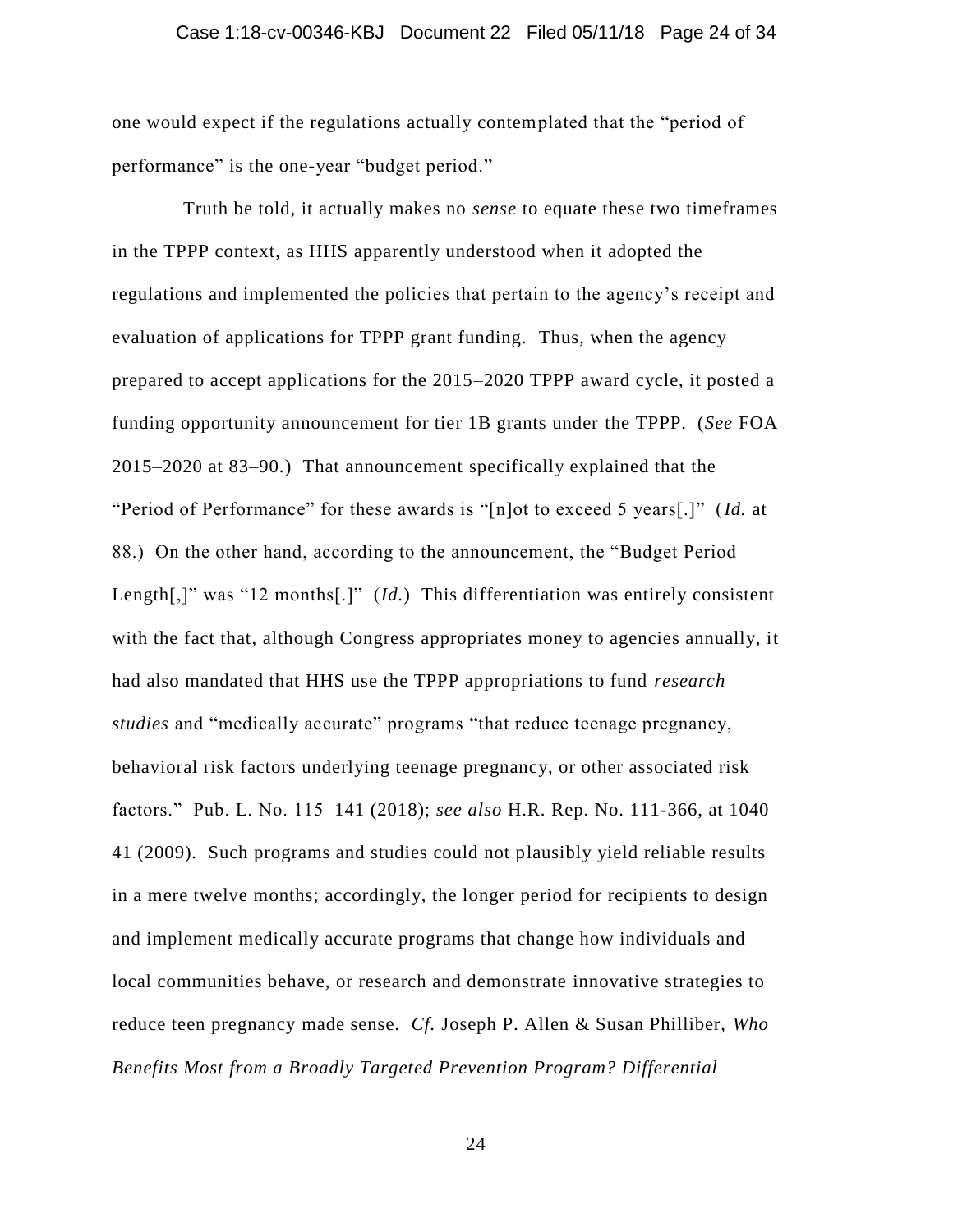*Efficacy Across Populations in the Teen Outreach Program*, 29 J. Cmty.

Psychology 639, 641 (2001) (noting that the study "utilized data collected over a 4-year period").

And, indeed, in this very case, the record establishes that HHS envisioned a situation where a funded TPPP project's period of performance was *five times longer* than the budget periods through which the project would be funded. (*See* FOA 2015– 2020 at 88.) As a result, HHS's current contention that the agency considered itself to be supporting TPPP projects that could be completed within the one-year budget period, despite what the agency said in the funding announcement and without regard to Congress's clearly expressed interest in funding evidence-based programs that are actually aimed at reducing teen pregnancy, cannot be countenanced. There is nothing in the record that supports the assertion that HHS intended for the announced "period of performance" to be coextensive with the "budget period," and the contrast between these two terms becomes all the more stark when one considers that the same funding announcement that sets the "Period of Performance" as "[n]ot to exceed 5 years" also notes that TPPP "[g]rants . . . are generally approved for a project period of up to five years" (*id.*)—a timeframe that corresponds to the stated "period of performance" but also bears no relationship to the fixed 12-month budget period. (*Id.*)

HHS appears to have never before argued that the "period of performance" and the "budget period" are one and the same for the purpose of the termination provisions of its regulations. *Cf. Christopher v. SmithKline Beecham Corp.*, 567 U.S. 142, 155–59 (2012) (explaining why a new interpretation of an agency's regulations advanced during litigation does not receive deference). However, in fairness, HHS did not fashion the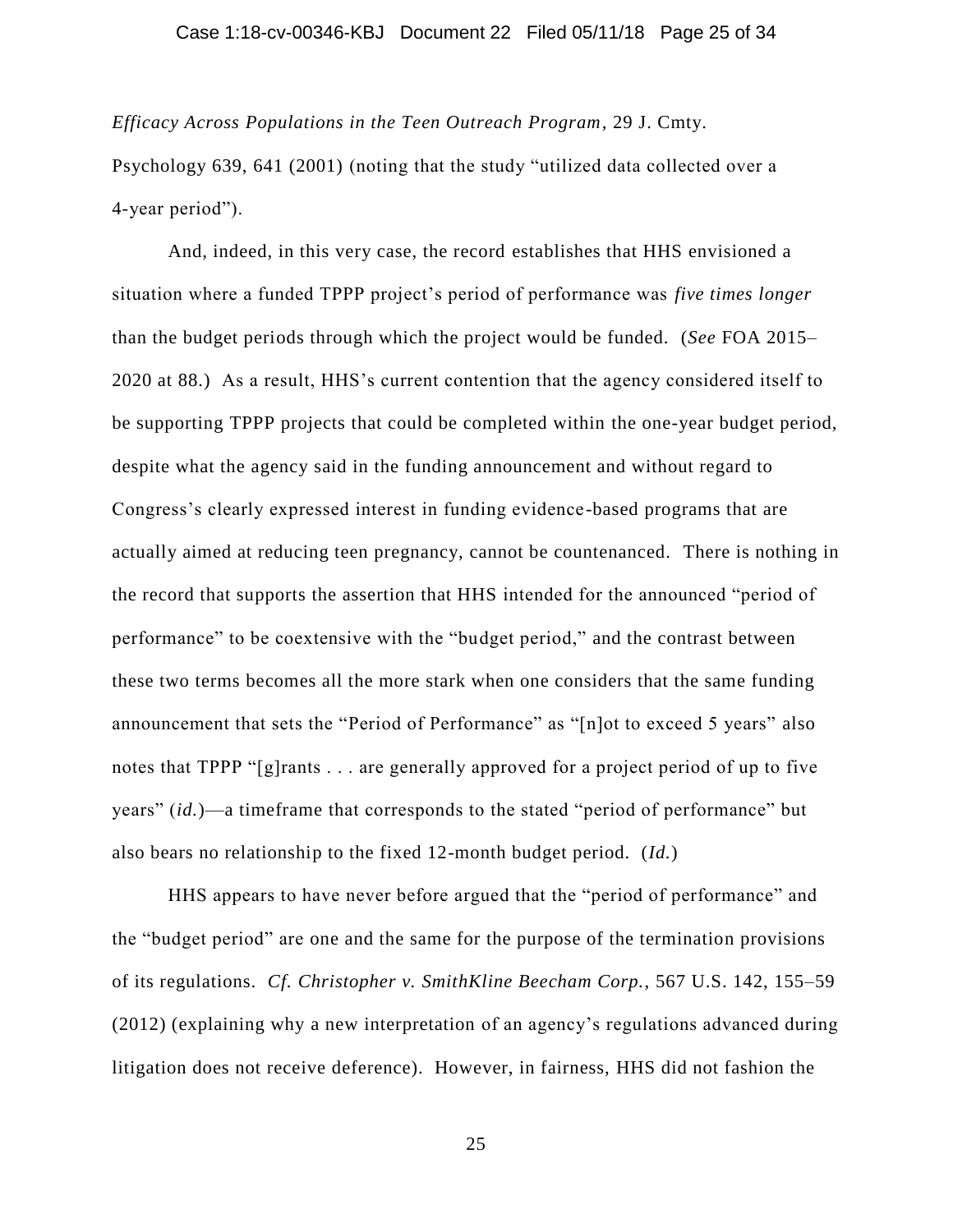### Case 1:18-cv-00346-KBJ Document 22 Filed 05/11/18 Page 26 of 34

term "budget period" out of whole cloth in the context of the instant case. That term *does* make an appearance in HHS's Grants Policy Statement (*see* Grants Policy Statement at 12), but, even there, the "budget period" is not made synonymous with the "period of performance." Instead, the Grants Policy Statement effectively *distinguishes* between a "budget period" and a "project period." That is, the Grants Policy Statement defines the "budget period" as "the interval[] of time . . . *into which a project period is divided* for budgetary and funding purposes" (*id.* at B-2 (emphasis added)), which suggests not only that the budget period and the project period are distinct, but also that the former concerns the timing of the grantees' access to available funds while the latter pertains to the work the grantees actually perform. Consequently, whether one considers the text of the regulations, the text of the Grants Policy Statement, or HHS's own funding announcements, HHS is mistaken to argue here that the agency intends for a grant recipient's "period of performance" to be the 12-month "budget period" when it comes to the approval, or termination, of grant funding.

This Court's certainty about all this means that the agency's insistence that the HHS regulations and policies must be read to equate "period of performance" with "budget period" in order to avoid an egregious violation of the Anti-Deficiency Act ("ADA"), 31 U.S.C. § 1341 (*see* Defs.' Mem. at 19–23; Defs.' Reply at 8–12), need not detain the Court for long. HHS quotes *Hercules, Inc. v. United States*, 516 U.S. 417, 427 (1996), to contend that "[t]he ADA forbids agencies 'from entering into a contract for future payment of money in advance, or in excess of, an existing appropriation'" (Defs.' Mem. at 19), and based on this principle, the agency argues that one cannot view Plaintiffs' grants as conferring five years of funding for Plaintiffs' approved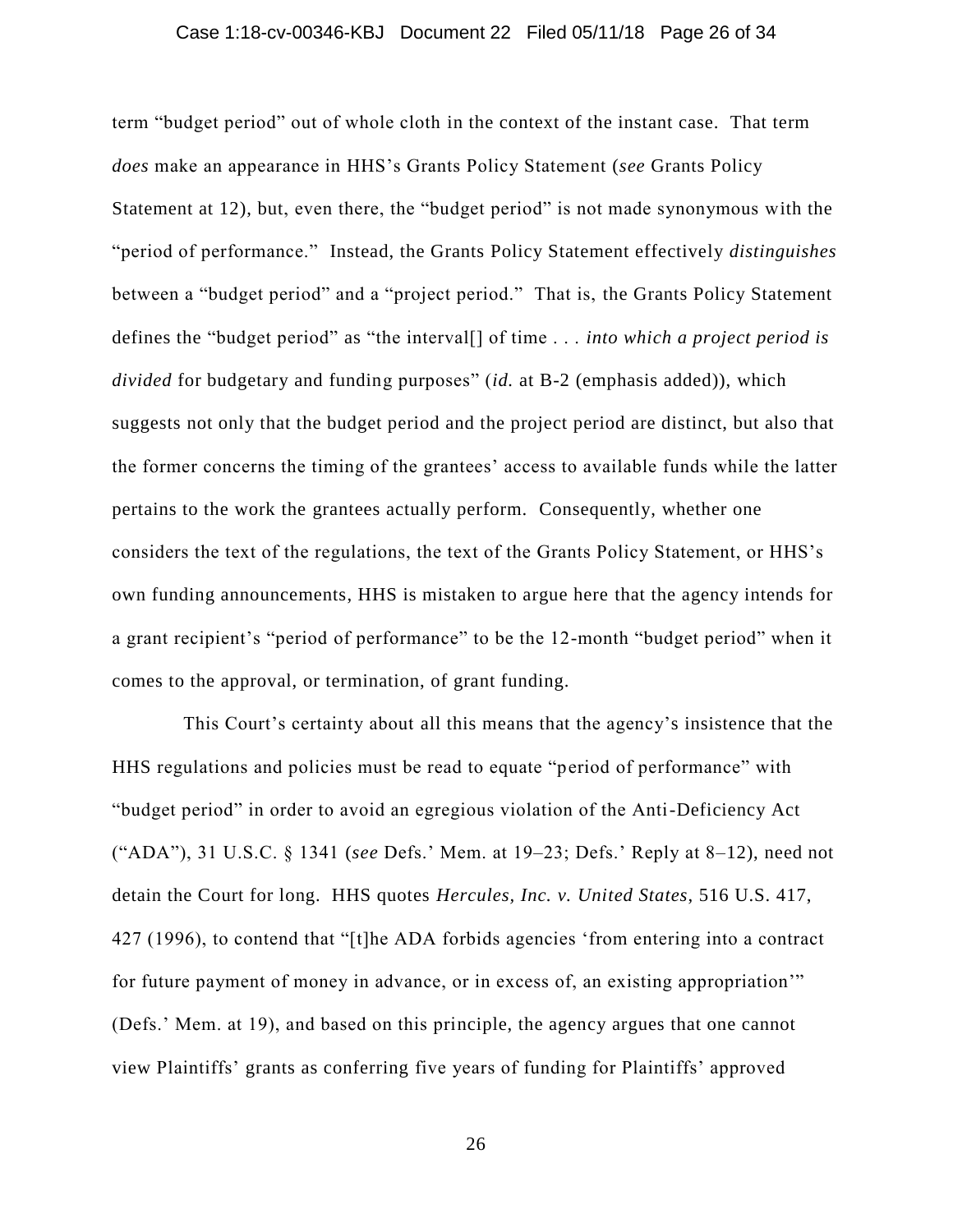### Case 1:18-cv-00346-KBJ Document 22 Filed 05/11/18 Page 27 of 34

projects without endorsing a violation of the ADA (*id*. at 23). But given HHS's clearly expressed intention to set up conditional cooperative agreements with "periods of performance" that are funded in one-year increments, and its express statement that the annual distributions are contingent, *inter alia*, on "the availability of funds" (FOA 2015–2020 at 88; *see also* Notice of Award 2015–2016 at 11; Grants Policy Statement at 12), it is not at all clear that an Anti-Deficiency Act violation is at stake. *See also The Honorable Alan Cranston*, B-239435, 1990 WL 10007871, at \*3 (Comp. Gen. Aug. 24, 1990) (recognizing that "in certain instances an agency may enter into a [funding activity] that is binding on the United States" for multiple years "to the extent [that] future appropriations" are available "to cover [those obligations]"); 1 U.S. Gov't Accountability Office, GAO-04-261SP, *Principles of Federal Appropriations Law*, ch. 5, at 10 (3d ed. 2004) (indicating that, when the underlying congressional statute envisions agency activity that will necessarily exceed the scope of a single fiscal year, the agency can make a contingent award that is subject to Congress's future appropriation of funds).

Even if there is a lurking Anti-Deficiency Act problem, that fact would only be "strong evidence" that the agency did not intend to construct a grant funding scheme that spanned multiple years, *Hercules*, 516 U.S. at 428, but surely that evidence does not justify ignoring the plain language of the agency's regulations and grant documents, or "constru[ing]" its rules and policies "in a way that negates [their] plain text[,]" *Honeycutt v. United States*, 137 S. Ct. 1626, 1635 n.2 (2017); *see also Hardt v. Reliance Standard Life Ins. Co.*, 560 U.S. 242, 244–46 (2010) ("We reject this interpretation as contrary to [the statute's] plain text."). In other words, even if one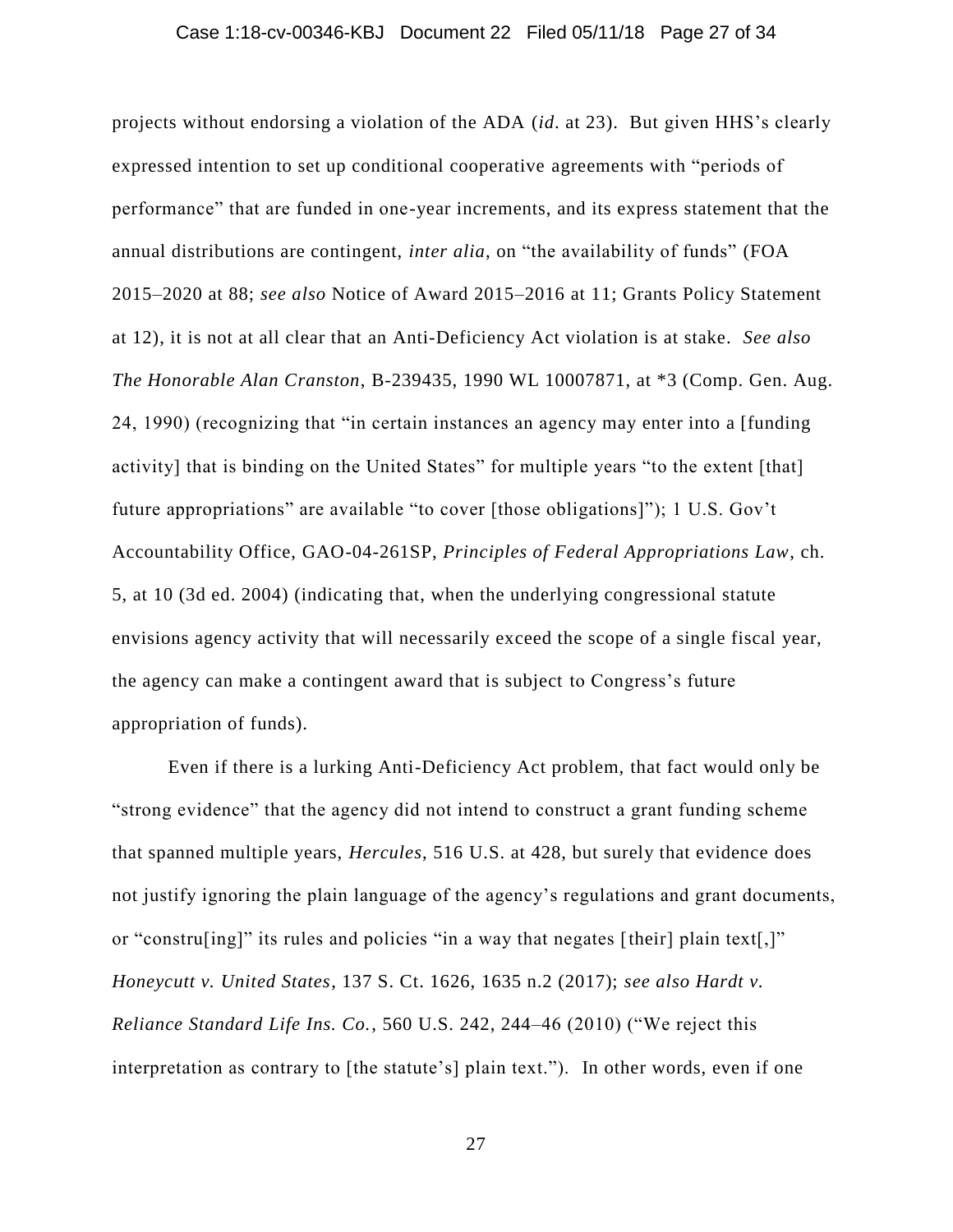### Case 1:18-cv-00346-KBJ Document 22 Filed 05/11/18 Page 28 of 34

accepts HHS's questionable proposition that the conditions and qualifications that HHS attached to the TPPP grants were insufficient to avoid breaching 31 U.S.C. § 1341, the clarity of HHS's regulations and grant documents compels the conclusion that the "period of performance" is not equivalent to the "budget period." *See SAS Inst., Inc. v. Iancu*, 138 S. Ct. 1348, at 1355 (2018) (explaining that when a regulation's language "carries a plain meaning, the duty of an administrative agency is to follow its commands as written, not to supplant those commands with others it may prefer" $)$ .<sup>6</sup>

This Court is also entirely unmoved by HHS's attempts to invoke the agency's Grants Policy Statement as a basis for characterizing its actions as something other than a termination of Plaintiffs' grants. The language that the agency points to—"[a]n OPDIV may decide not to make a non-competing continuation award within the current competitive segment" (Grants Policy Statement at 13)—reads more like a reservation of rights clause, than a term of the grant agreement that affirmatively authorizes the agency to refuse to disseminate previously approved grant funding indiscriminately. (*See also id*. at 12 (stating similarly that the "projected levels of future support" listed on the Notice of Award "are contingent on satisfactory progress, the availability of funds, and the continued best interests of the Federal government[,]" and "are not guarantees that the project or program will be funded or will be funded at those levels, and they create no legal obligation to provide funding beyond the ending date of the current budget period as shown in the NoA"). Consistent with the view that the

 $\overline{a}$ 

<sup>&</sup>lt;sup>6</sup> The Court also notes that an Anti-Deficiency Act violation is not the apocalyptic scenario that HHS makes it out to be. Apparently, agencies violate the Anti-Deficiency Act with some frequency, *see, e.g.*, *Salazar v. Ramah Navajo Chapter*, 567 U.S. 182, 197 (2012); *Navajo Nation v. U.S. Dep't of Interior*, 852 F.3d 1124, 1128–29 (D.C. Cir. 2017); *Commodity Futures Trading Commission*, B-328450, 2018 WL 1168509, at \*2–3 (Comp. Gen. Mar. 6, 2018), and the fact that these things happen is an additional reason to be skeptical of HHS's avoidance-at-all-costs argument.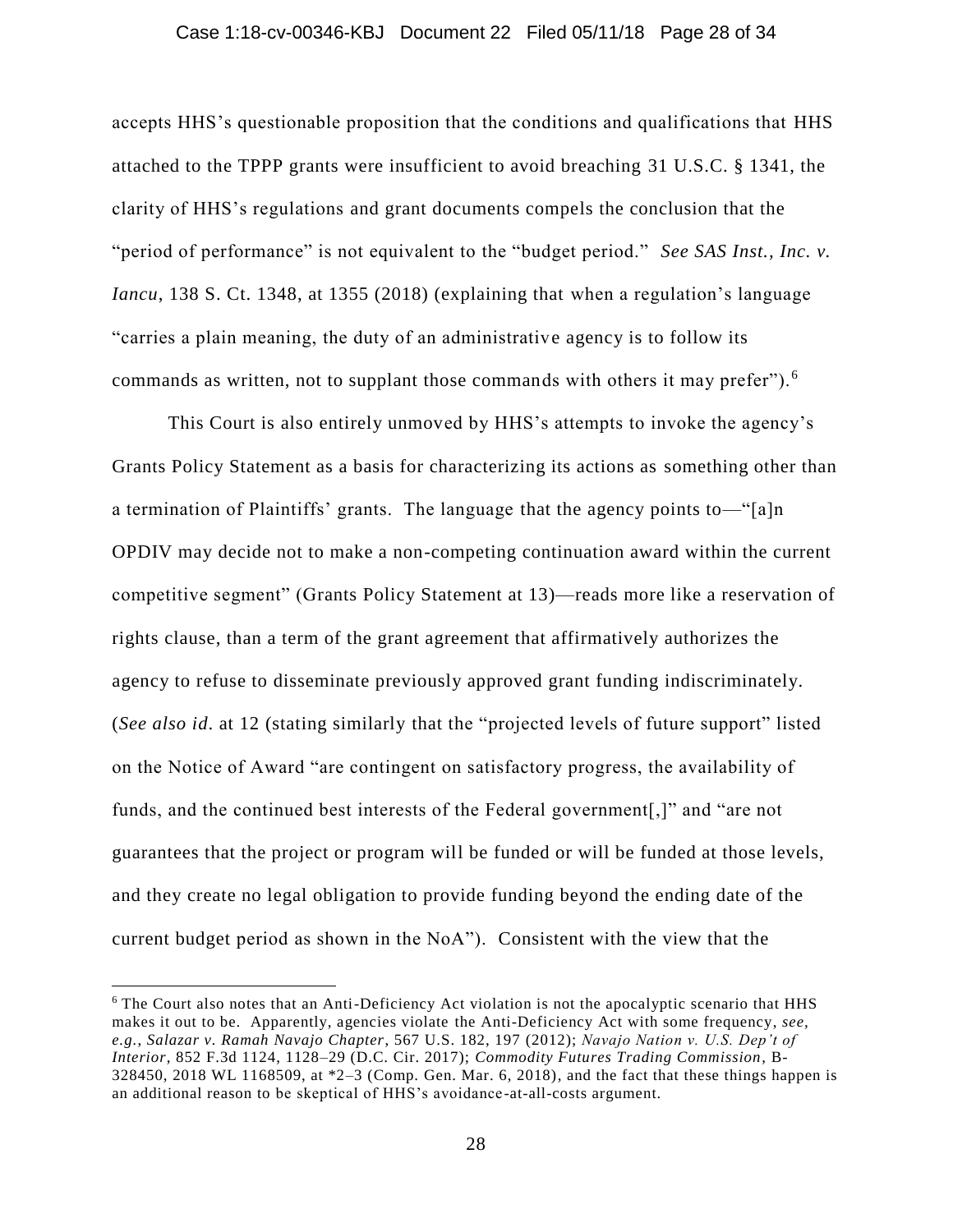#### Case 1:18-cv-00346-KBJ Document 22 Filed 05/11/18 Page 29 of 34

language HHS relies upon merely preserves the agency's ability to withhold promised funding without incurring legal liability, this Court notes that the Grants Policy Statement says *nothing* about HHS's process for reaching the conclusion that the listed circumstances exist and thus that a withholding is warranted, nor does it suggest that HHS routinely engages in a wholesale review of the appropriateness of continued funding of a previously approved project at the end of each budget period in order to determine whether or not to withhold the funding. (*See* Grants Policy Statement at 13.) To the contrary, the policies and past practices of the agency strongly suggest that if a grant recipient submits a non-competing continuation award, as it is required to do in order to receive funding for the ensuing budget year, that application is routinely granted, so long as Congress appropriates the funds, the project has made satisfactory progress, and the recipient has not breached any of the terms or conditions of the grant. (*See* Guidance for Preparing a Non-Competing Continuation Grant Application at 18 (explaining that HHS does not want TPPP "performance measure data" or "evaluation progress reporting" as part of non-competing continuation applications).)

Two more points bear emphasis with respect to the agency's references to its Grants Policy Statement. First, even if it was clear that the Grants Policy Statement authorized HHS to engage in the routine withholding of funding with respect to a non competing continuation application when doing so is "in the best interests of the Federal government" (Grants Policy Statement at 13), there is no factual basis for concluding that any such "withholding" happened here. Plaintiffs had not even *submitted* non-competing continuation applications for fiscal year 2018–2019 at the time HHS announced that it would not be proceeding to fund Plaintiffs' projects for that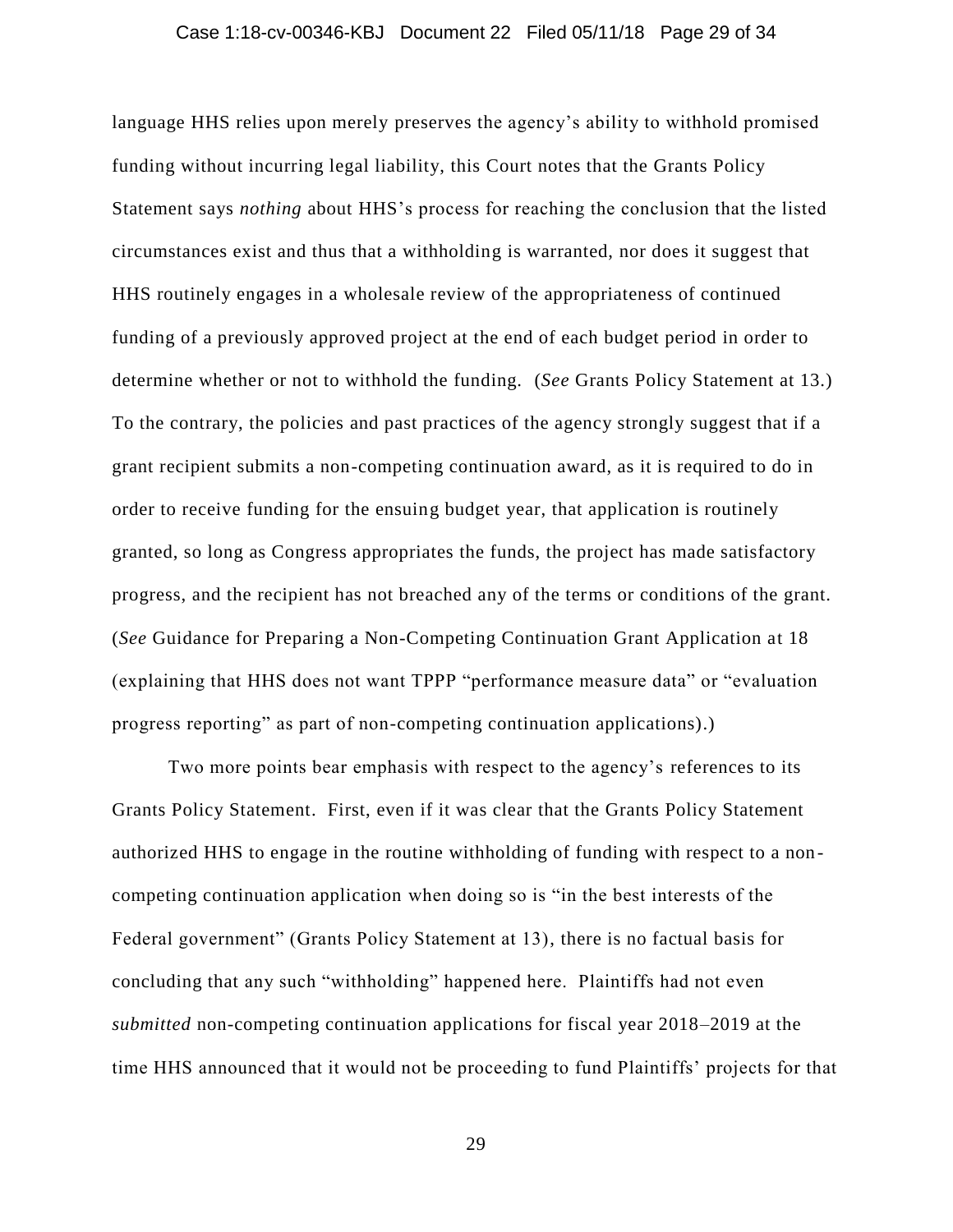### Case 1:18-cv-00346-KBJ Document 22 Filed 05/11/18 Page 30 of 34

fiscal year, which means that, at the point of the relevant agency action, there were no funds to withhold. Moreover, as has already been highlighted repeatedly, HHS did not *say* that it was "withholding" anything with respect to Plaintiffs' grants. Instead, it quite clearly asserted that it was "shorten[ing] [Plaintiffs'] project period" (Notice of Award 2017–2018 at 82), which is entirely consistent with the steps that it took—and with what its own regulations say that the agency cannot do without making certain findings.

This brings the Court to the second point that compels the conclusion that the agency's reliance on its Grants Policy Statement is woefully misplaced. Whatever that statement's "withholding" language might be read to authorize, its authority does not, and cannot, trump the agency's formal regulations. As explained above, the regulations themselves contain a provision that speaks directly to the circumstances at issue here, and they make clear that when HHS wishes to end a Federal grant award, in whole or in part, prior to the planned end of the period of performance, it can only do so if the specified conditions—i.e., a violation of the terms of the conditions of the award, or "cause," or consent exists. 45 C.F.R. § 75.372. Thus, any language in the Grants Policy Statement that suggests that HHS can stop providing grant funding "for whatever reasons[,]" or, apparently, no reasons, has no force or effect, and HHS certainly cannot insist that this Court consider such a statement to be lawful authority for terminating Plaintiffs' grant awards under circumstances other than those the regulations prescribe.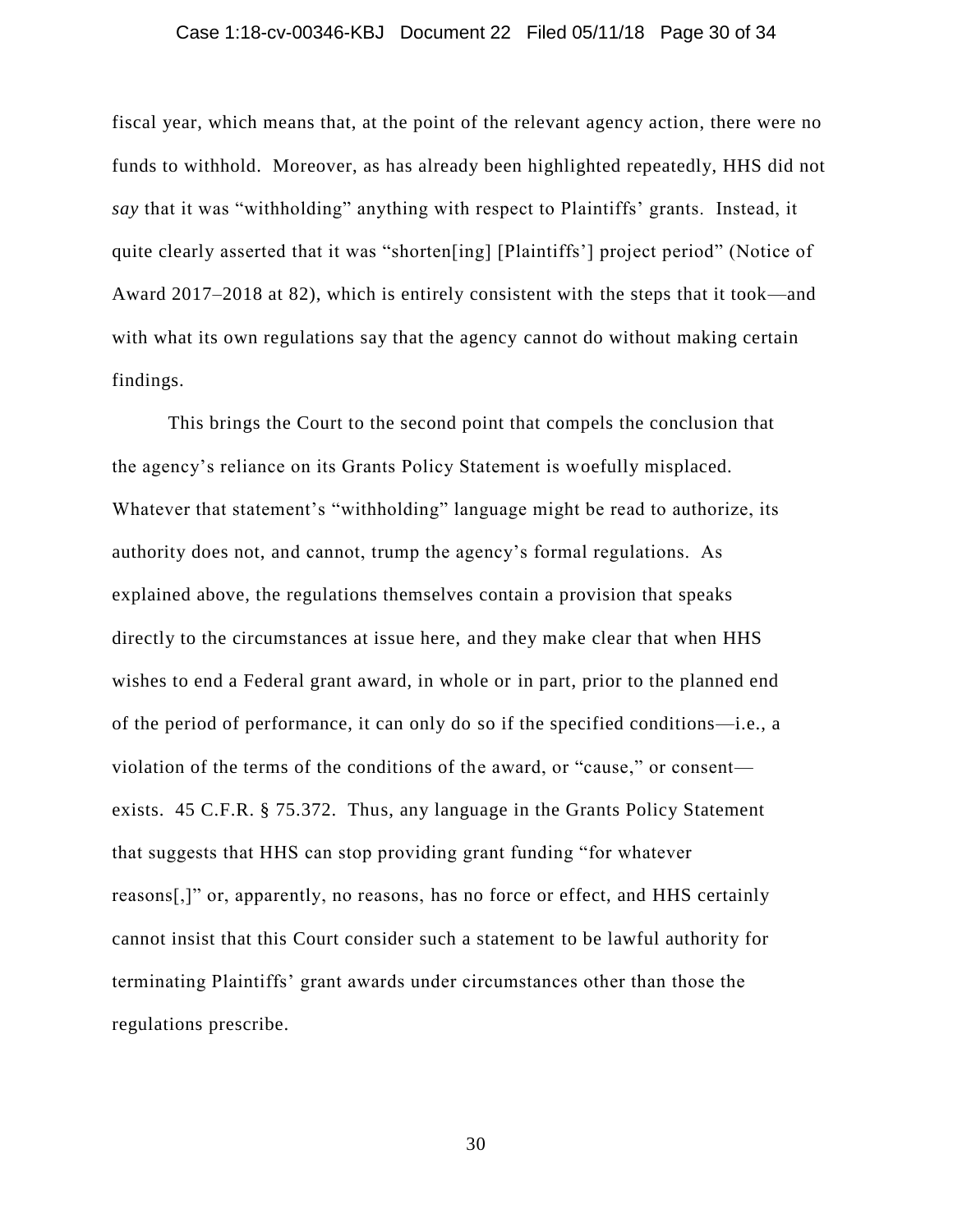In short, this Court rejects HHS's creative attempt to equate the "period of performance" / "project period" (as those terms appear in the HHS regulations), with the "budget period" (as that term exists in the Grants Policy Statement), as is necessary to support the agency's argument that what HHS did to Plaintiffs' projects did not qualify as a "termination." To the contrary, as explained earlier (*see* Part III.A.2, *supra*), HHS's shortening of the project period for Plaintiffs' awards ended the period of performance prior to its planned end, which is all that is required to conclude that the agency "terminated" Plaintiffs' grants for the purpose of the HHS regulations. And that leads inexorably to the conclusion that the termination provisions in the HHS regulations—which involve the type of legal analysis that courts routinely perform, *see, e.g.*, *Wiener v. United States*, 357 U.S. 349, 356 (1958) (determining whether the President has removed a member of an independent agency "for cause"); *Donald Marshall Berlin v. Bank of Am., N.A.*, 101 F. Supp. 3d 1, 11–12 (D.D.C. 2015) (determining whether a party has breached the terms and conditions of a contract)—are meaningful standards that this Court can apply to review HHS's shortening of Plaintiffs' project periods, *see Chaney*, 470 U.S. at 830.

### **B. HHS Violated The APA, Because It Failed To Explain Its Reasoning And Acted Contrary To Its Regulations When It Terminated Plaintiffs' Grants**

The most striking thing about the agency action that Plaintiffs challenge in this case is the fact that HHS *provided no explanation whatsoever* for its decision to "shorten[]" the project periods pertaining to Plaintiffs' grants. (*See* Notice of Award 2017–2018 at 82.) The agency merely announced the change as a foregone conclusion,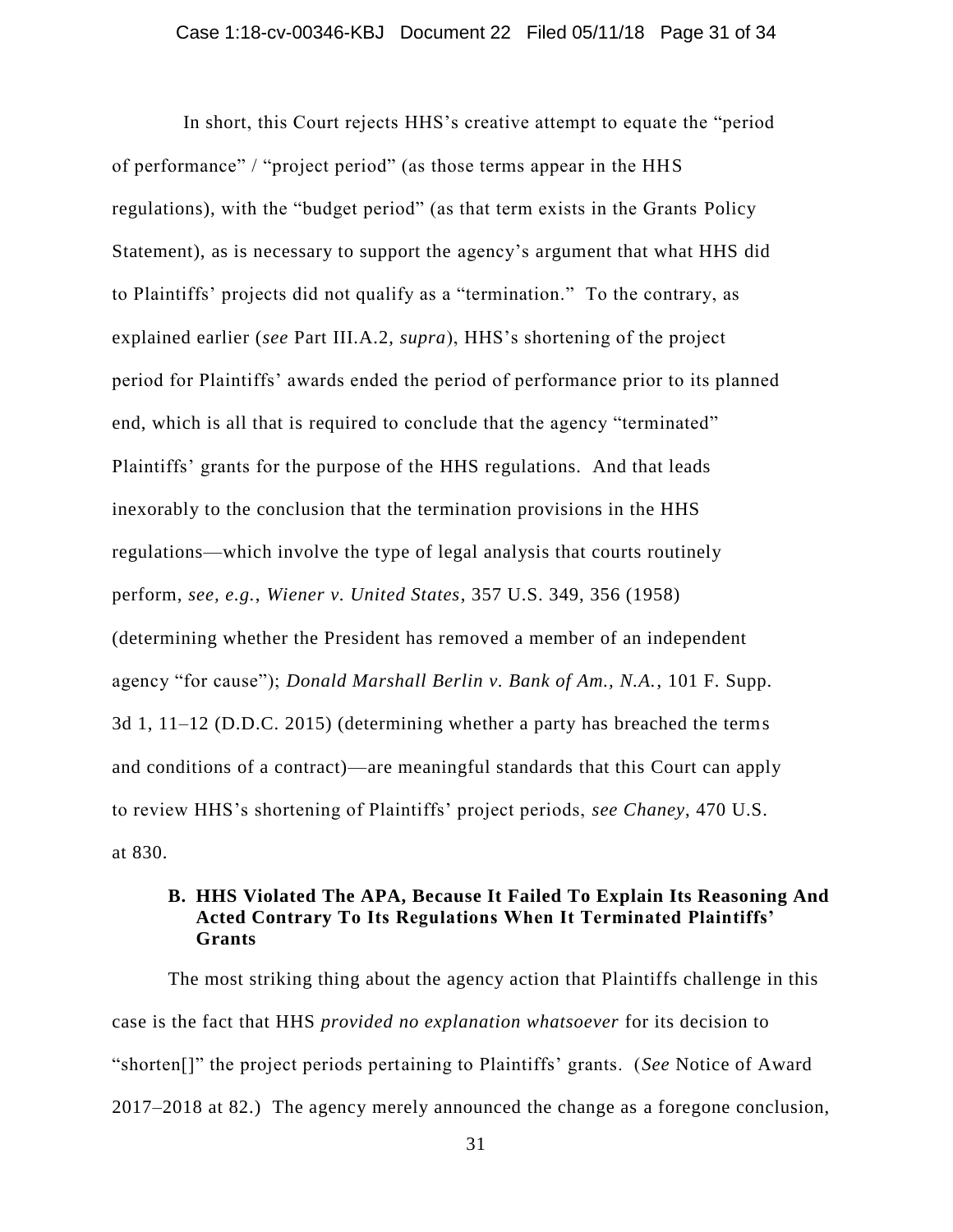### Case 1:18-cv-00346-KBJ Document 22 Filed 05/11/18 Page 32 of 34

an *ipse dixit* if you will, and presumably expected Plaintiffs not to notice that their grants were being terminated two years early without any statement of cause or a finding that any of the other circumstances set forth in HHS's termination rules existed. In its summary judgment brief, the agency breezily contends that its "policy concerns with the current TPPP Program are a matter of public record." (Def.'s Mem. at 37.) But as far as the *administrative* record is concerned, HHS said nothing to Plaintiffs at the time that it cut short their project periods, and it certainly did not undertake the kind of reasoned analysis of potential causes that the APA and its own regulations require.<sup>7</sup>

HHS's unmistakable and inexplicable silence at the time that it acted on its intention to shorten Plaintiffs' project periods makes the remaining analysis of Plaintiffs' APA claims quite easy. Under the most elementary precepts of administrative law, an agency has no choice but to provide a reasoned explanation for its actions, *see State Farm*, 463 U.S. at 43; *Sierra Club v. EPA*, 863 F.3d 834, 839 (D.C. Cir. 2017), and it cannot undertake to act in a manner that is contrary to its own regulations, *see Nat'l Envtl. Dev. Ass'n's Clean Air Project*, 752 F.3d at 1009. HHS's own counsel has admitted that, if this Court determined that the termination regulations applied, then the agency has committed both of these cardinal sins with respect to Plaintiffs' grants (*see* Hr'g Tr., ECF No. 20, at 44:24–45:12)—and given this wellsupported concession, there is no need to belabor the point any further. It suffices to note that the law demands this result. *See Commc'ns & Control, Inc.*, 374 F.3d at

 $\overline{a}$ 

 $<sup>7</sup>$  To the extent that the agency has since provided an explanation for its termination of Plaintiffs'</sup> grants, the Court notes that those explanations do not cure the agency's original failure to expl ain its reasoning. *See New England Power Generators Ass'n, Inc. v. FERC*, 881 F.3d 202, 213 (D.C. Cir. 2018) (emphasizing that "*post hoc* rationalizations" for agency action that was not contemporaneously explained will not be accepted (internal quotation marks and citations omitted)).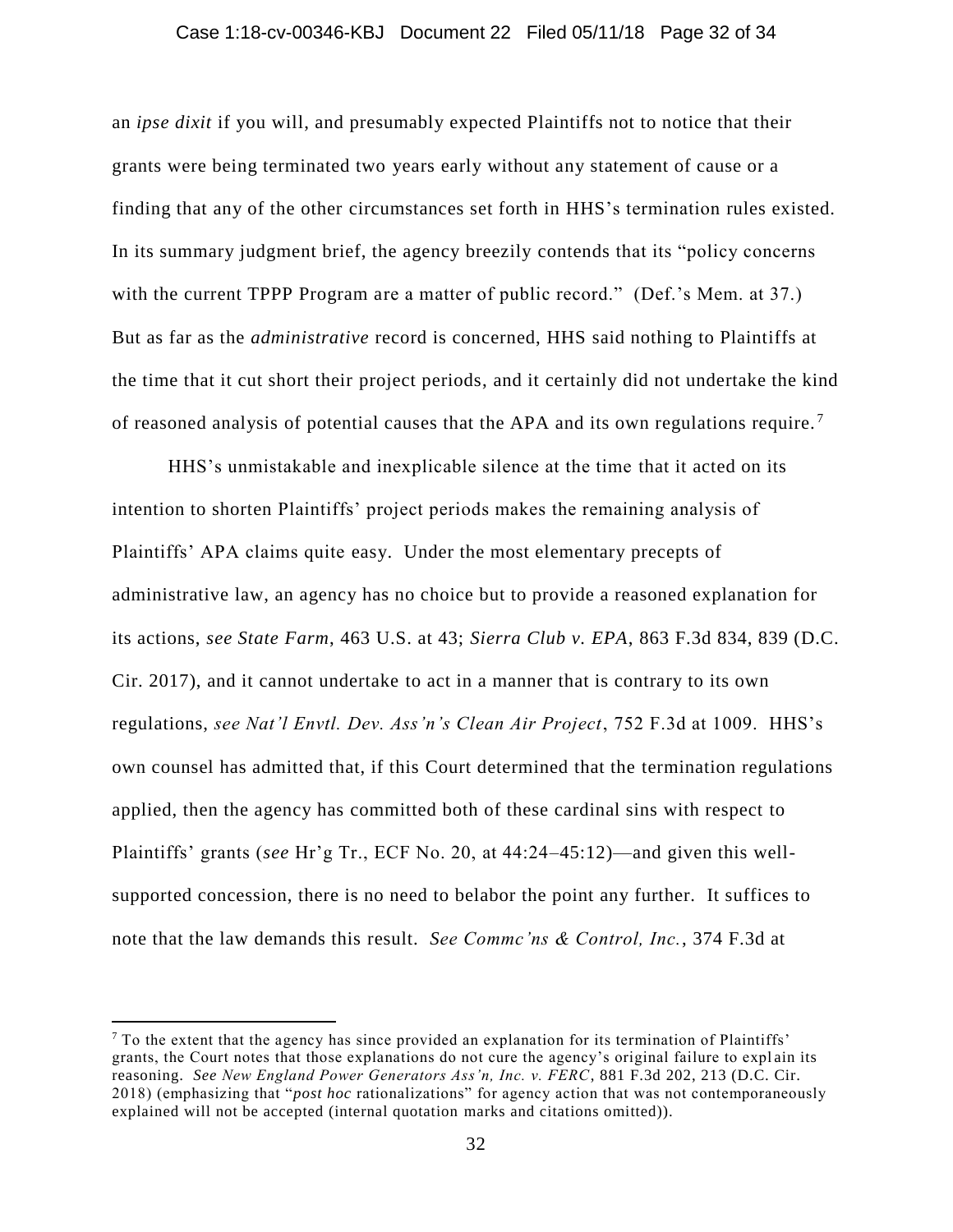1335–36 ("The [agency's] departure from this practice, with no explanation, renders its void ab initio rationale arbitrary and capricious." (emphasis omitted)); *Mine Reclamation Corp. v. FERC*, 30 F.3d 1519, 1525 (D.C. Cir. 1994) ("[I]t is a well settled rule that an agency's failure to follow its own regulations is fatal to the deviant action." (internal quotation marks and citation omitted)). And quite frankly, this concession is the one statement of agency counsel with which this Court wholeheartedly agrees.

### **IV. CONCLUSION**

The issues presented in the parties' cross-motions for summary judgment boiled down to a choice between characterizing HHS's shortening of Plaintiffs' project periods as a "termination" of their grants within the meaning of the agency's own regulations, or as something else—i.e., what HHS says is an unregulated and unreviewable exercise of agency discretion to withhold previously approved grant funding for the remaining two years of the five-year project period. For the reasons explained above, the agency's effort to shoehorn its action into the latter category defies not only the agency's past practices and the realities of federally funded scientific research projects, but also the plain language of the regulations that govern HHS's decision-making with respect to the grant-making process. Moreover, it is clear to this Court that HHS acted to "end" Plaintiffs' federal awards "prior to the planned end of the period of performance[,]" and thereby "terminated" Plaintiffs' grants under the regulations. 45 C.F.R. § 75.2. This means that the meaningful standards set forth in the HHS regulations regarding grant terminations apply, such that HHS's action is reviewable. And because HHS terminated Plaintiffs' grants without any explanation whatsoever, much less the "for cause" finding that the agency's own regulations prescribe, the Court concludes that HHS acted